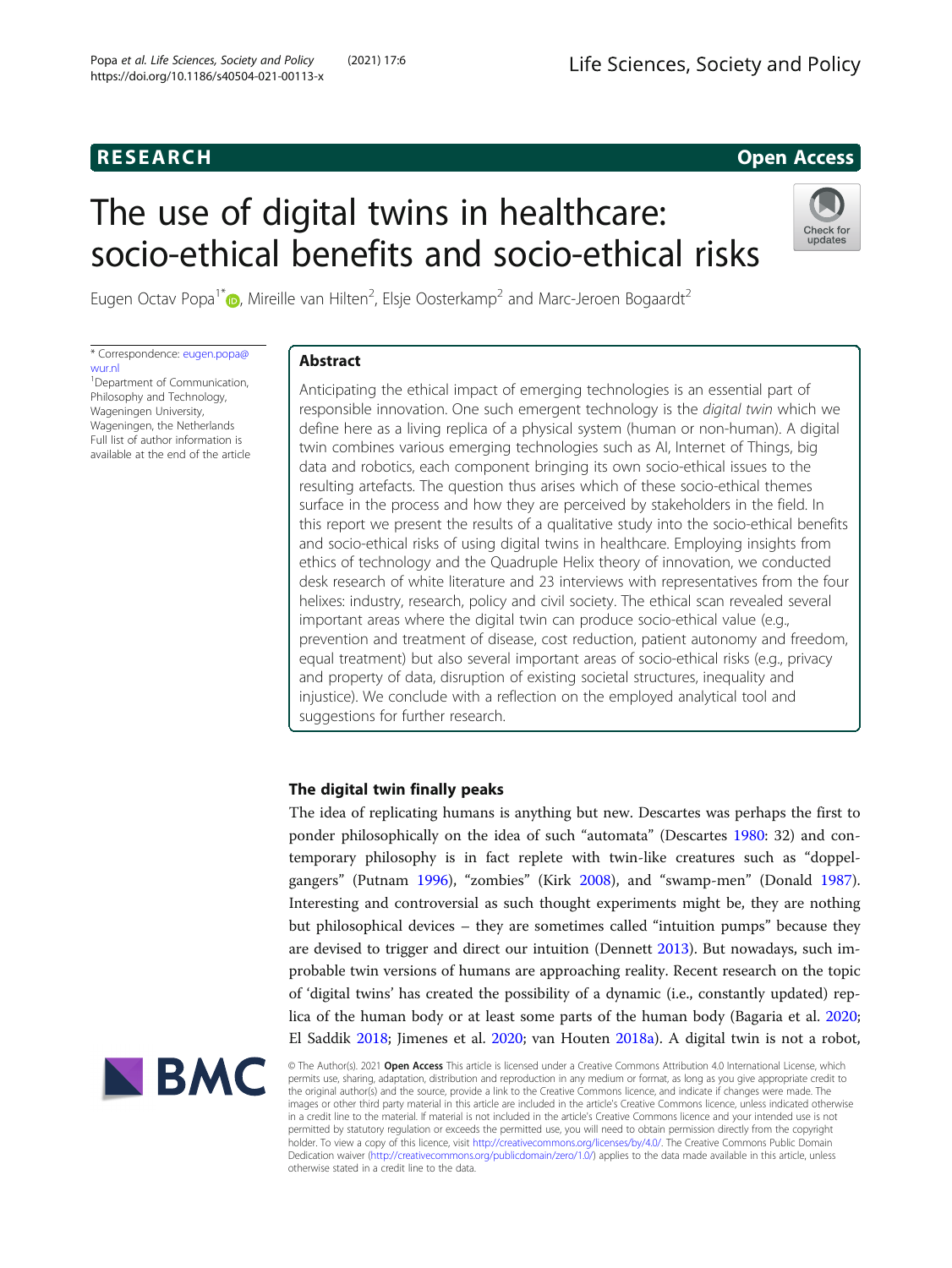but the basic idea still is that of Descartes: it is a system that replicates in some way an individual, a part of an individual or a set of individuals. Various definitions of digital twins have been proposed nowadays (see overview in Fuller et al. [2020\)](#page-23-0), but there is a core idea captured by most of them.

A digital twin is [ … ] a living model of the physical asset or system, which continually adapts to operational changes based on the collected online data and information, and can forecast the future of the corresponding physical counterpart (Liu et al. [2018\)](#page-24-0)

Historically, the expression 'digital twin' is related to the nowadays more common notion of a 'digital model'.<sup>1</sup> As early as 1960, radiologists have started using rudimentary computational models of phantoms. Phantoms are objects employed in medicine or other fields to replicate the reaction of human tissue to certain processes, e.g., to radiation. The digitalization of phantoms resulted in *digital phantoms*. The digital phantom is in many ways the ancestor of the digital twin. It is then not surprising that the earliest use of the expression digital twin appeared in 1994 in the field of medical imaging (Renaudin et al. [1994](#page-24-0)). The term 'digital twin' was later used in other fields such as aerospace engineering where it stood for an imagined "ultrarealistic in geometric detail, including manufacturing anomalies, and in material detail, including the statistical microstructure level" (Tuegel et al. [2011:](#page-24-0) 2). It is common for studies of digital twins nowadays to trace the ancestry of the term to this more recent use in engineering (Chen [2017](#page-23-0); El Saddik [2018](#page-23-0); Vathoopan et al. [2018](#page-24-0)).

As the definition above suggests, a digital twin is more than just a digital *model*. This difference is captured by the word 'living' in the definition above which implies that a digital twin is connected to the real-life counterpart in a way a mere model is not (Kritzinger et al. [2018](#page-24-0)). The continuous adaptation of the twin to the real-life counterpart is helped by various technologies such as sensors, high-speed communication, cloud computing, artificial intelligence and many more (Raden [2020](#page-24-0)). The digital twin is therefore not one technology but a *technological cocktail*. Digital twins have been recently been named among the "ten most strategic emerging concepts for the coming years" and expectations have been formulated that the technology will lead to spending of \$10.96 billion in 2022 (Saracco [2018\)](#page-24-0).

In healthcare, the following fields are expected to be impacted by the advent of digital twins: personalized and precision medicine (Harris [2020](#page-23-0)), "to build biologically detailed digital reconstructions" of a brain or a heart (van Houten [2018](#page-24-0)b), particular models for specific conditions such as brain aneurisms (Shugalo [2019](#page-24-0)), simulation models for operations and other interventions by using the '-omics': "genomics, biomics, proteomics, or metabolomics, as well as physical markers, demographic, and lifestyle data over time of an individual" (Raden [2020](#page-24-0)), drug discovery through in silico ('organ-on-a-chip') clinical trials (Shugalo [2019\)](#page-24-0).

In this paper, we focus on the use of digital twins in healthcare, an area that has already received some recent attention from ethicists and other scholars (Bagaria et al.

<sup>&</sup>lt;sup>1</sup>We see, then, that the *automata* of Descartes is conceptually different from the digital twin since it does not allow for a constant relationship between the robot and its counterpart.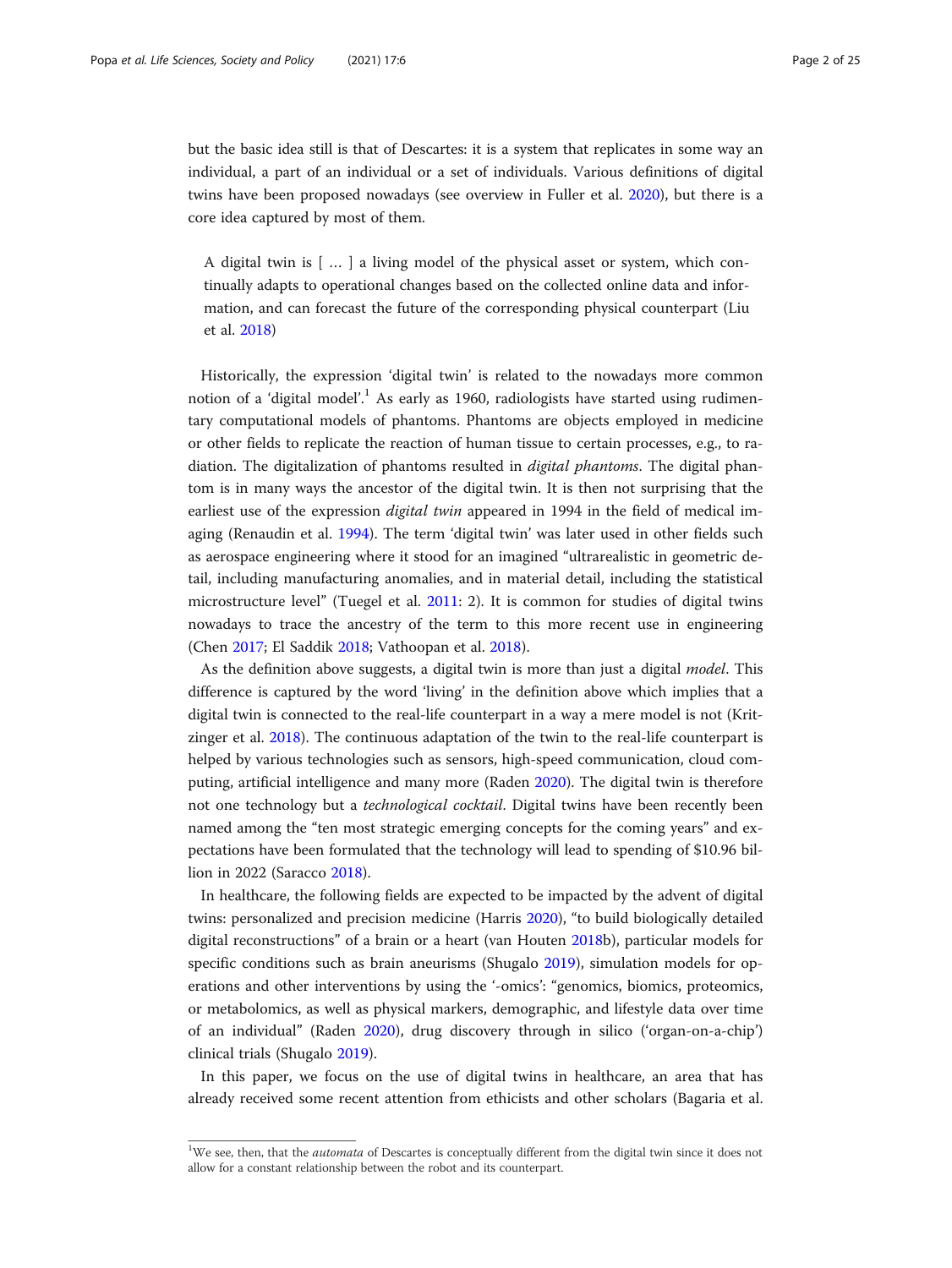<span id="page-2-0"></span>[2020](#page-23-0); Björnsson et al. [2020](#page-23-0); Bruynseels et al. [2018](#page-23-0)). The use of digital twins in healthcare has prompted not only significant hopes for the improvement of diagnostics and treatment, it has also sparked debates about its social and ethical consequences (e.g., Bruynseels et al. [2018](#page-23-0); Bruynseels [2020\)](#page-23-0). To start with, digital twins inherit most of the socio-ethical issues concerning privacy and individuality (our conception of a human individual) that have been associated in the past with personalized medicine and health (Korthals [2008](#page-23-0)). It is unclear whether the digital twin will eventually exacerbate or alleviate such already-existing concerns. As a technological cocktail, however, it is fair to presume that a digital twin will trigger more, rather than fewer, areas of dialogue. The time is therefore ripe for a socio-ethical scan of the use of digital twins in healthcare.

#### Socio-ethical scan for the emerging digital twin

Ethical assessment of technology is nowadays central to a variety of disciplines such as responsible research and innovation (Owen et al. [2013;](#page-24-0) van den Hoven [2013](#page-24-0)), technology assessment in its various versions (Cotton [2014;](#page-23-0) Grunwald [2009;](#page-23-0) Guston and Sarewitz [2002\)](#page-23-0), and value-sensitive design (Friedman and Hendry [2019](#page-23-0); van den Hoven [2013](#page-24-0)). The goal of such an assessment is to detect and eventually prevent a technology's negative impact on society but also to allow stakeholders from various sectors of society to reflect and deliberate on the resulting cost-benefit calculations. This goal is in line with a larger cultural vision of science and technology as democratized territories where systemic change, as that incurred by technology, is first subjected to a critical scrutiny and dialogue in light of its predicted socio-ethical impact (von Hippel [2005](#page-24-0); Stirling [2005\)](#page-24-0).

Such ethical assessment of technology is of particular interest in the case of emerging technologies (Brey [2012](#page-23-0); Lin [2010;](#page-24-0) Lucivero et al. [2011](#page-24-0); Marchant et al. [2011](#page-24-0); Sandler [2014](#page-24-0); Swierstra and Rip [2007](#page-24-0)). Emerging technologies are assumed to be more malleable in the early stages of their development given that the chain of decisions that leads from fundamental research to concrete artefacts has yet to fully unfold (Collingridge [1982](#page-23-0)). A second reason for the particular interest in the ethical assessment for emerging technologies is the prospect of curbing the technology's trajectory before it impacts society. Emerging technologies can be modified more easily because the design has yet to be fully established and the manner in which they impact society can, at this stage, be more easily controlled. When dealing with emerging technologies, some approaches take a more explorative, grasp-in-the-dark type of investigation of socioethical impact. A traditional example is the ethical matrix (Mepham [2010\)](#page-24-0). The ethical matrix and related tools such as the ethical grid and the ethical Delphi are fairly general instruments that have been developed for usage in virtually all areas of R&D (see Cotton [2014\)](#page-23-0). Other approaches propose checklists of ethical issues for specific technologies (e.g., Hofmann [2005](#page-23-0)). For the topic of digital twins, a method is needed that is neither too general nor too specific, in order to both be sensitive to more general trends and to capture the specificity of digital twins (and in this case even more specifically their use in healthcare).

The anticipatory technology ethics approach (ATE) seeks to integrate the dimensions of both ethical assessment and foresight from past approaches (Brey [2012](#page-23-0), [2017](#page-23-0); Stahl et al. [2016](#page-24-0)). The approach proposes a series of categories that can be employed both to assess the current status of a particular technology and to engage in various forms of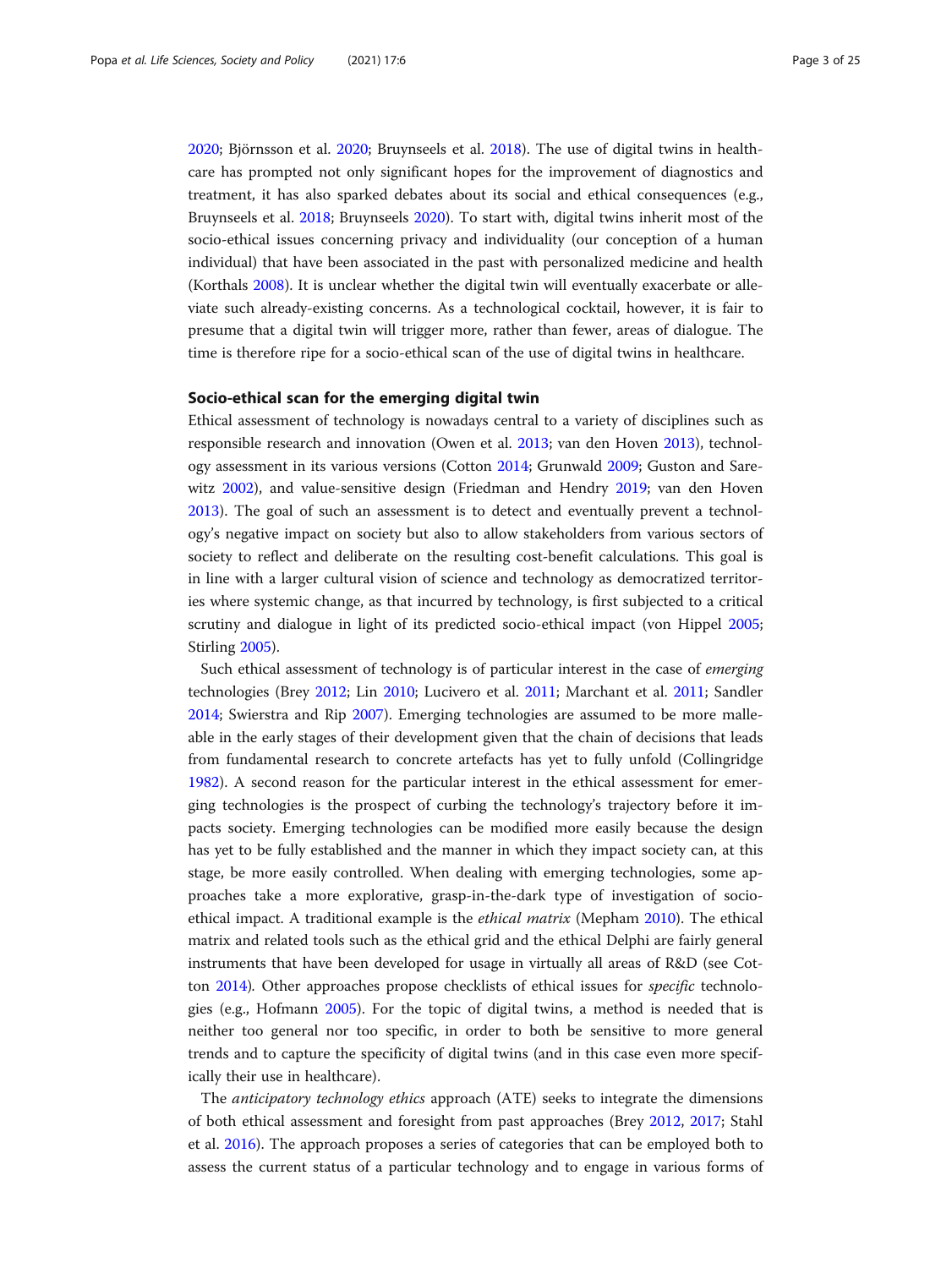forecasting. Brey proposes that the categories to be used in anticipatory technology assessment are the following broad categories: 'Harms and Risks', 'Justice', 'Rights' and 'Well-being and Common Good' (Brey [2012:](#page-23-0) 12). Each of these four categories is further split into several items, such that, for example, the 'Harms and risks' main category comes to include the following sub-categories 'Health and bodily harm', 'Pain and suffering', 'Psychological harm', 'Harm to human capabilities', 'Environmental harm', 'Harms to society'. These categories establish for our purposes an optimal level of generality. They are not too close to the empirical reality (with the risk of becoming technology-specific), nor are they too far from this reality (with the risk of becoming abstract and all-embracing).

Methodologically, however, a problem we noticed with these categories is that they are not mutually exclusive. While we can accept Brey's remark that their partial coverage is somewhat inevitable (since new technologies will always create new issues), we see the need to intervene in this list with regard to its internal consistency. As a heuristic tool, the category 'Harm and Risk' is, to start with, broad enough to cover most other categories. An undesirable limitation on freedom, which would fall under the Brey category of 'Rights', can in fact easily be described as a harm and even as a risk. Further, looking into the respective sub-categories, we notice that 'Pain and suffering' overlaps with other types of harm, such as 'Psychological harm'. A problem coming from the opposite direction, so to speak, is that defining categories into sub-categories and sub-sub-categories can function as a limiting definition of a category whereas respondents might benefit from the freedom to discover unexplored semantic areas of a certain sub-category. For example, we find under the category of 'Rights' and the subcategory of 'Freedom' the following sub-categories: (1) Freedom of movement; (2) Freedom of speech and expression; (3) Freedom of assembly. Of course, these are important categories, but if the suggestion is given that these three fully capture the concept of 'freedom', then the tool loses its applicability in a context where 'freedom' might mean, e.g., "Freedom to choose healthcare" or "Freedom to decide when to make a doctor's appointment".

We therefore suggest that the 'Brey categories' be rendered in a form that minimizes their internal overlap and thus increases their consistency. This is particularly necessary in qualitative research, where interviewees are more likely to open up meta-discussions about the tools employed, e.g., "Are A and B the same thing? What is the difference between them? Etc." We would therefore like to avoid such overlaps as much as possible without unduly limiting the range of the toolkit as a whole. In Table [1](#page-4-0) below we present the modified version of the Brey categories that we employed for the present research. While not all possible overlap was solved, the elimination of some categories and re-formulation of others lead to a more systematic tool that offers fewer spaces for meta-discussions.

#### Method

Our research question was: What are the most prominent socio-ethical benefits and socio-ethical risks triggered by the advent of the digital twin in healthcare and how do stakeholders perceive these benefits and risks? The question lends itself to qualitative study since we do not seek to trace the frequency or weight of values and risks but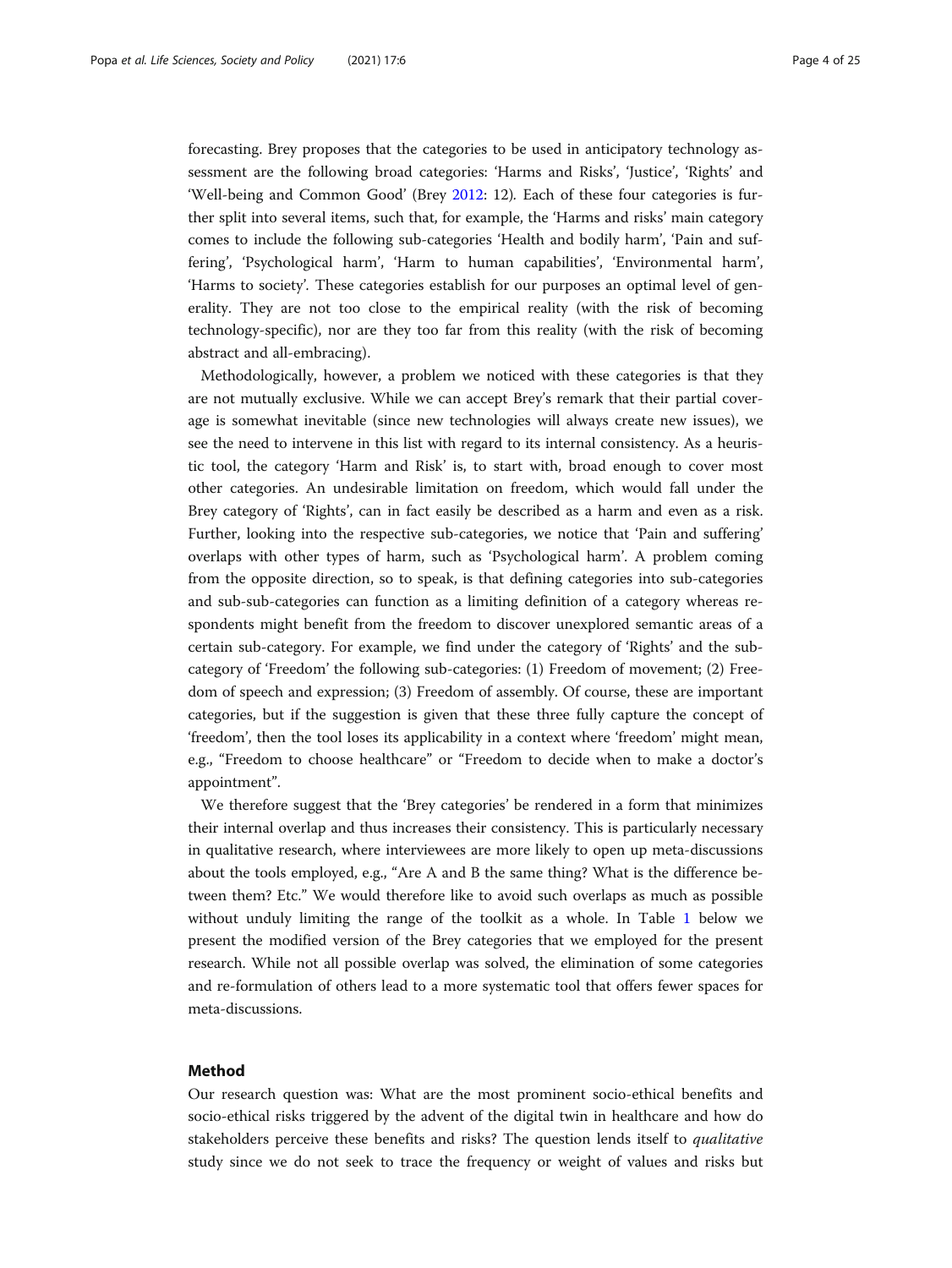<span id="page-4-0"></span>

| Table 1 The Brey categories abridged |  |  |  |
|--------------------------------------|--|--|--|
|--------------------------------------|--|--|--|

| • Impact on individuals<br>o Health and body<br>o Pain and suffering<br>o Psychological effect<br>o Effect on human capabilities<br>o Environmental impact                                                                                    | • Justice<br>o Just distribution of primary goods, capabilities,<br>risks and hazards<br>o Nondiscrimination and equal treatment relative<br>to age, gender, sexual orientation etc.<br>o North-south justice<br>o Intergenerational justice |
|-----------------------------------------------------------------------------------------------------------------------------------------------------------------------------------------------------------------------------------------------|----------------------------------------------------------------------------------------------------------------------------------------------------------------------------------------------------------------------------------------------|
| • Rights<br>o Freedom<br>o Autonomy<br>o Human dignity<br>o Privacy<br>o Property<br>o Other basic human rights as specified in human rights<br>declarations (e.g., to life, to have a fair trial etc.)<br>o Animal rights and animal welfare | • Well-being and the common good<br>o Happiness and virtue<br>o Vital social institutions and structures<br>o Democracy and democratic institutions<br>o Culture and cultural diversity                                                      |

rather to understand how stakeholders perceive and formulate them in the context of the selected emerging technology.

In order to answer the research question, we first carried out preliminary desk research on gray literature (industry and governmental reports), academic literature (Scopus), and journalistic outputs (news reports, blogs posts, industry news). This preliminary research was intended to familiarize ourselves with already existing claims regarding values and risks but also to investigate the extent to which these values and risks are brought to light and reflected upon.

Following the preliminary desk research, a series of semi-structured interviews were carried out with representatives of the four major societal sectors: (i) industry and business, (ii) civil society, (iii) policy and (iv) research. We draw these notions from the quadruple helix theory of innovation, each of the four sectors representing one helix (Carayannis and Campbell [2009](#page-23-0); McAdam et al. [2018;](#page-24-0) Monteiro and Carayannis [2017](#page-24-0)). For the selection of candidates, we took the more recent processual understanding of the quadruple helix theory, meaning that the four categories are not interpreted as groups but rather as four types of value creation processes (García-Terán and Skoglund [2019](#page-23-0); McAdam et al. [2018](#page-24-0)). Each process is different from the other three not because the individuals have different titles or educational backgrounds but because their activity is rewarded differently. Industry is directed towards business value, civil society towards social value, policy towards political value and research towards academic value. Philosophically, the idea can be traced back to Walzer's Spheres of Justice, according to which what counts as 'good' (or beneficial, just, valuable etc.) does not have universal traits but rather must be distinguished according to specific social spheres that communicate with each other but cannot be reduced to one another (Miller and Walzer [1995](#page-24-0); Walzer [1983](#page-24-0)).

This processual interpretation of the helixes influences the selection of candidates for the interview because a person's day-to-day activities become more relevant for her placement in a certain category than the person's title or background. For our purposes, we aimed to obtain a relatively equal distributions of representatives per helix in order to ensure the diversity of the discussions and avoid saturation. However, this was not a sine qua non condition given that no quantitative claims were aimed at in this study. In Table [2](#page-5-0), we indicate the type of institution, gender and helix for each respondent.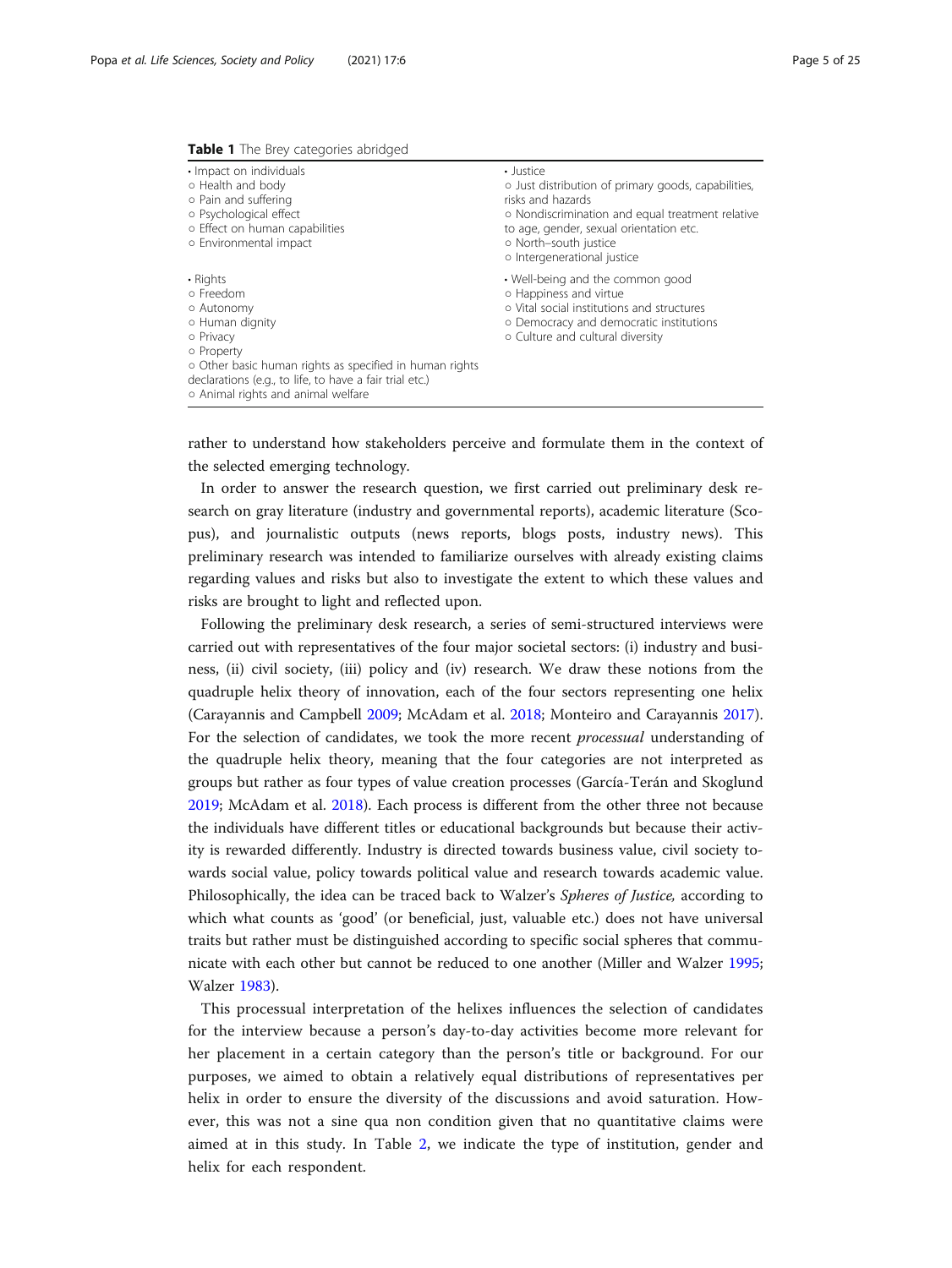| Respondent     | Type of institution            | Gender | Helix           |
|----------------|--------------------------------|--------|-----------------|
| $\mathbf{1}$   | Tech                           | M      | Industry        |
| $\overline{2}$ | Tech                           | M      | Industry        |
| 3              | Software                       | M      | Industry        |
| 4              | ICT & Consulting               | M      | Industry        |
| 5              | Software & Consulting          | F      | Industry        |
| 6              | Software & Research            | F      | Industry        |
| 7              | Ministry                       | M      | National Policy |
| 8              | Region                         | F      | Regional Policy |
| 9              | University Hospital            | M      | Research        |
| 10             | University                     | M      | Research        |
| 11             | Research Institute             | M      | Research        |
| 12             | University Hospital            | M      | Research        |
| 13             | University                     | M      | Research        |
| 14             | University                     | M      | Research        |
| 15             | Research Institute             | M      | Research        |
| 16             | Research Institute             | M      | Research        |
| 17             | Research Institute             | M      | Research        |
| 18             | Citizen                        | M      | Civil Society   |
| 19             | Citizen                        | F      | Patient         |
| 20             | Citizen                        | F      | Patient         |
| 21             | Citizen                        | M      | Civil Society   |
| 22             | Public Engagement Organization | F      | Civil Society   |

<span id="page-5-0"></span>Table 2 Respondents and their respective helix

Each interview lasted between 40 and 70 min. The interview guide consisted of the following parts: (i) introduction in which participants introduce themselves, their organization and their relationship to the digital twin (10 min); (ii) global view of the digital twin concerning future directions, hopes and fears; (iii) socioethical scan in which parties were asked to select items from the (abridged) Brey categories in order to identify both benefits and risks; (iv) discussion of how to minimize socio-ethical benefits while maximizing socio-ethical risks. In preparatory documents, we also sent the following definition of the digital twin to the interviewees, adapted after a 2018 definition of the European Research Consortium on Information and Mathematics: "A digital twin is a digital replica of real world devices, processes or even persons. The technology draws on domains like machine learning, artificial intelligence and software analytics to provide a dynamic digital representation of its physical counterpart. Thereby, it uses data provided for example by Internet of Things (IoT) sensors as well as information coming from past machine usage and human domain experts". The use of this definition was an important tool for setting the boundaries of the interview on an emerging technology. Since the technology is emerging, we expected the semantics of the term 'digital twin' itself is emerging in the sense that different people might apply the term differently. By employing the same definition for each interview, we ensured that the group was, at least as a matter of starting point, sharing this meaning of the expression.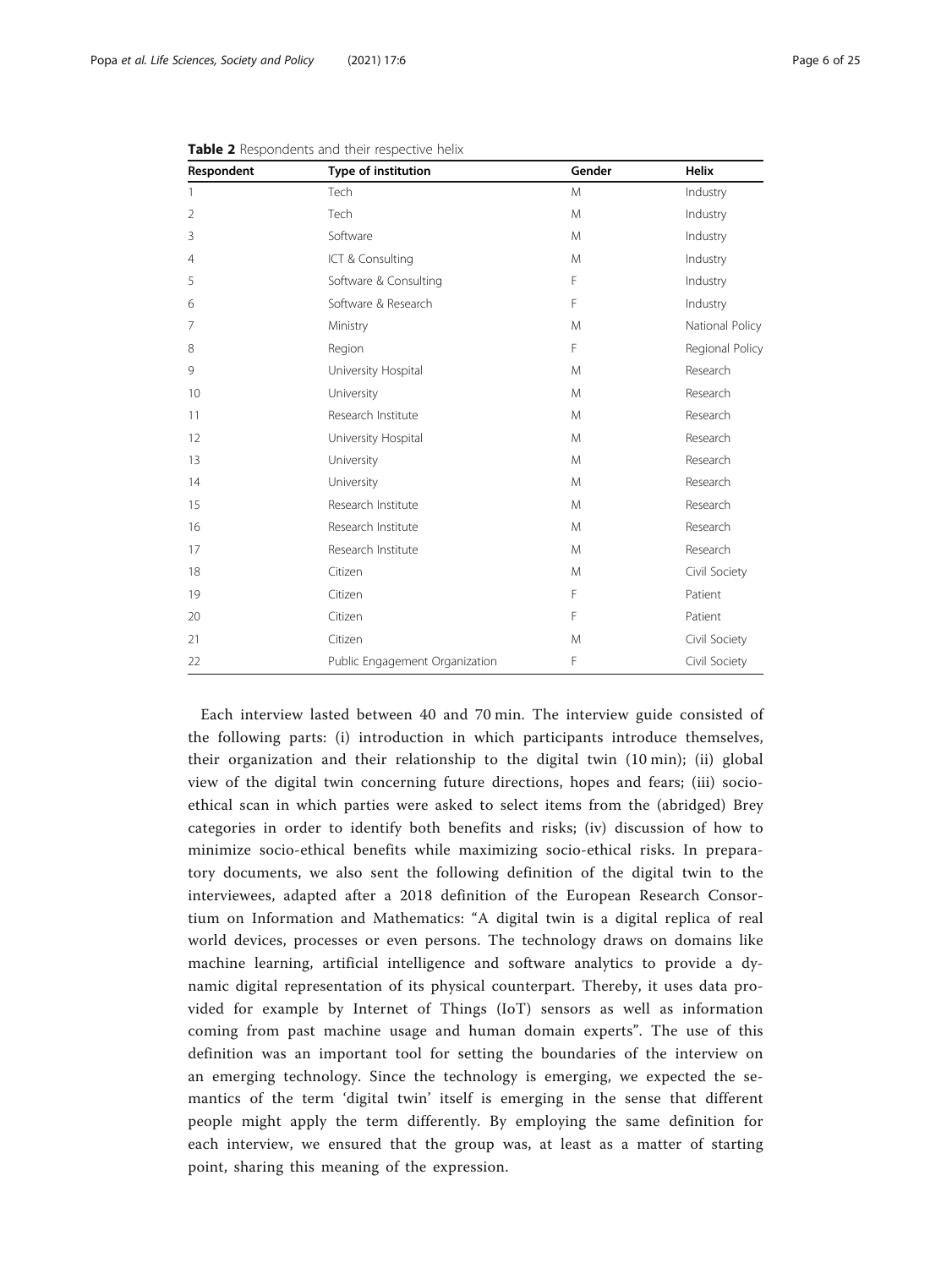At the end of each interview we offered an 'open space' where the participants could add something that crossed their mind during the interview, a topic that we did not cover and other miscellaneous topics.

All interviews took place online and were visually recorded, with the exception of one where the recording could not be retrieved afterwards for technical reasons. For this specific interview, we relied on notes. The recordings were transcribed *ad litteram* and were coded according to the Brey categories but also using open coding for new themes or areas of socio-ethical discussion. Four researchers coded interviews separately, each focusing mainly on the interviews they have carried out themselves. The resulting analysis was then discussed by all researchers involved and checked for completeness and accuracy. The results of the interviews were then discussed with a series of experts during a 1,5 h workshop with 20 participants. The workshop was focused on the following question: "What can be done in order to increase benefits and decrease risks when using digital twins in healthcare?" The discussion was also recorded and coded for the policy proposals advanced during the discussion. The results from this discussion are processed into the last section of the following chapter.

#### Results

In this section, we present the results from the interviews and the workshop. The 'preliminary topics' are two topics that arose from the interviews and were picked up by open coding: the meaning of the expression 'digital twin' and the projected future of the technology. Following this, we tackle the 'benefits' and 'risks' that are the main topic of the present study. Results section ends with a series of policy claims regarding the governance framework in which benefits can be maximized and risks can be minimized in the further implementation of digital twins in healthcare.

#### Preliminary topics

#### The use of the term 'digital twin'

It is clear that the term 'digital twin' is picking up fast. Industry reports announce the advent of digital twins (Fuller et al. [2020](#page-23-0); Kritzinger et al. [2018](#page-24-0); Liu et al. [2018](#page-24-0)), market reports place the technology "among the ten most strategic concepts for the coming years" (Saracco [2018\)](#page-24-0) and, as one of our respondent remarked, the term appears nowadays "in just about every research proposal" connected to digitalization in health. At the same time, respondents have confessed it difficult to determine the scope of such claims given that the meaning of the term 'digital twin' can vary widely. Thus, although respondents have generally accepted the definition we have given them as a starting point (see the same one used in [The Digital Twin Finally Peaks](#page-0-0) section), the term's furry edges become apparent later on during the discussion. Several variants of these discussions are worth noting.

To start with, there is a certain sense in which a digital twin is perceived as being impossible. There is, after all, a theoretical limit to the degree of precision you can achieve by representing objects. The term 'digital twin', while not yet a misnomer, should not to be taken at face value suggesting a near-exhaustive correspondence between the individual and the copy. The quotes below illustrate this struggle with what is not only a practical limitation but a logical one.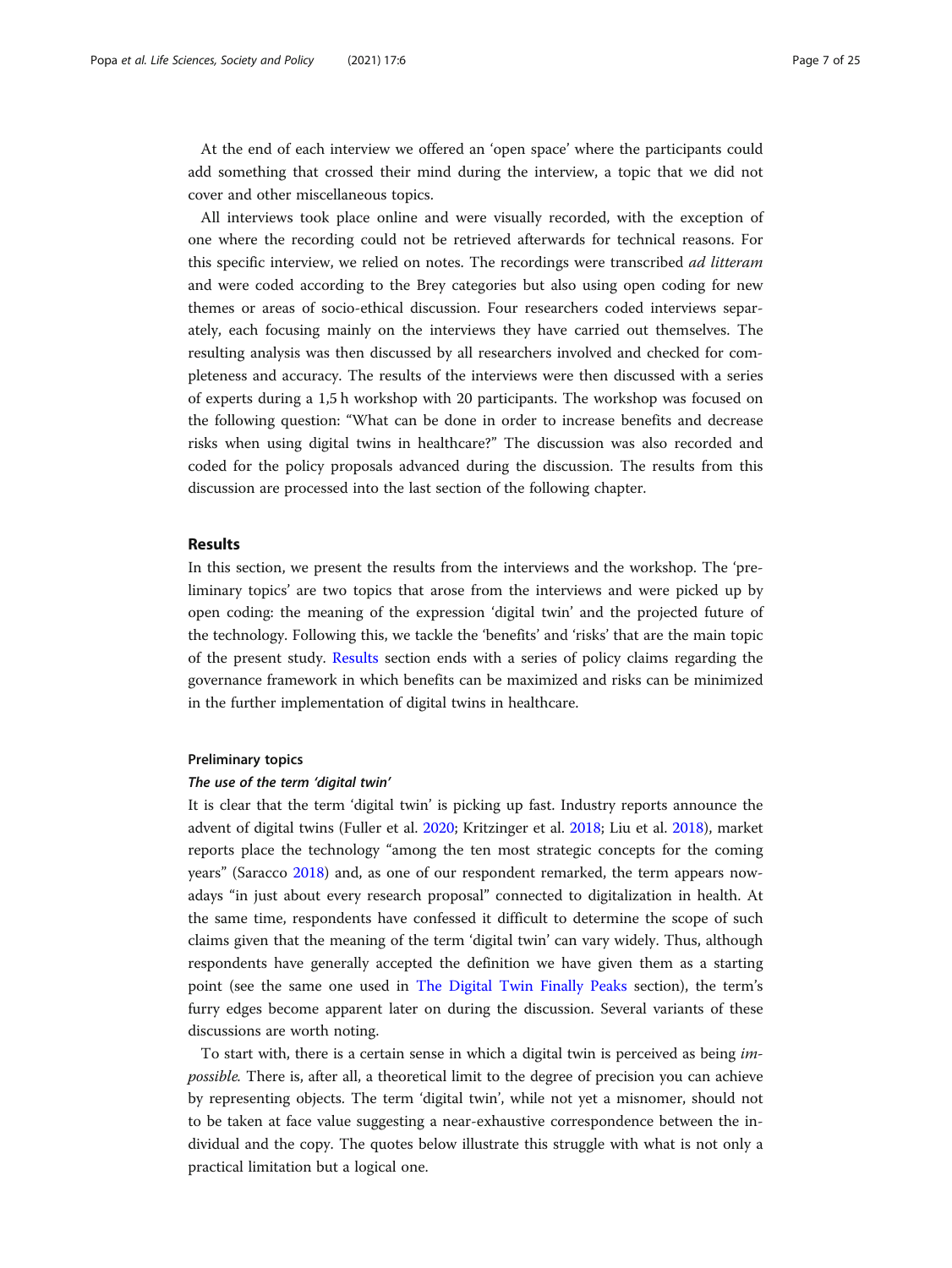You cannot measure everything on a person. To some extent these digital twins will be confined to a number of parameters.

Yet in the opposite direction, a more lax definition of the term 'digital twin' allows for less-than-perfect, less-than-complete and less-than-dynamic copies of the real-life counterpart. According to this interpretation, an actual digital twin constantly updated in real time is 'an overkill' and perhaps an unnecessary one:

I think that in much healthcare, the pure definition is an overkill. In very many uses such as in silico clinical studies you don't need the [real-time] link with the patient. In preparing operations and seeking alternative treatment strategies, in all those applications you don't need a direct link.

The metaphor of a 'twin' allows in any case such loose applications and some respondents mentioned that the term often appears as an umbrella term for every effort to digitalize the human body, i.e., to use computer models and simulations in health. In fact, one of our respondents pushed the term to its limits: The use of GPS applications such as Google Maps creates a digital version of several aspects of your behavior that is not fundamentally different than any other (equally imperfect) representations dubbed digital twins. For obvious reasons, as our respondent noted, no one would use the term 'digital twin' in this way, but the point remains that a loose interpretation opens the door for any number of applications to deserve the label. This loose interpretation also has its 'enemies' who seek to combat such a wide stretch of the meaning. As one industry report put it: "A digital twin is not an in silico friend to entertain you or keep track of your tasks. A digital twin is an engineering concept, where individual physical devices are paired with digital models that dynamically reflect the operation and state of those devices (Raden [2020](#page-24-0)). In many of our interviews the discussions swayed naturally towards these applications that, if not yet digital twins, announce it in a characteristic way. Discussions of various mobile applications and 'wearables' as well as, more specifically to health, sensors for various physiological data, are examples of such digital proto-twins. In one industry case, the term 'digital twin' was widely advertised by a company that clearly does not need (or want) to go in the direction of a comprehensive view of patients but rather focus on a small number of variables that matter for specific type of diagnosis.

To complicate matters even further, the term 'digital twin' is sometimes used to stand for a certain method or approach rather than a specific artefact. Particularly in the manufacturing industry, the term 'digital twin' seems to stand for a certain approach to manufacturing and testing rather than discretely for certain types of high-quality, dynamic representations (Tao et al. [2018](#page-24-0)). In this interpretation, the term appears as a designator of an approach or a methodology rather than the name of an artefact (Stojanovic and Milenovic [2018\)](#page-24-0). In line with this, some of our respondents declared that they do not make any distinction between 'digital twins' and other related technologies that are labelled differently but follow the same approach – for example, one of our respondents mentioned 'digital avatars' and 'virtual humans' as being indistinguishable from 'digital twins' at least in the assumed approach to digitalization in health.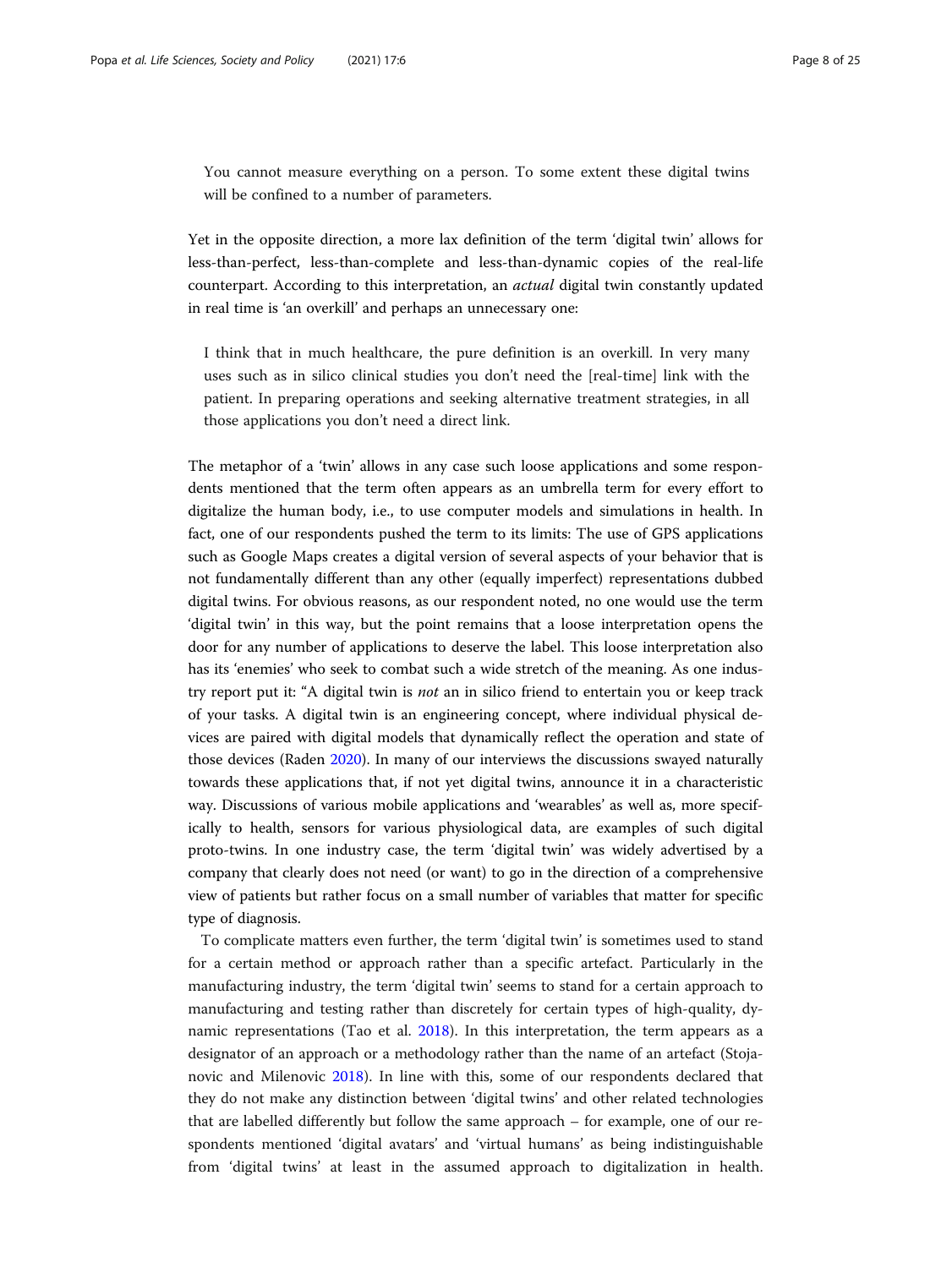Similarly, various uses of bio-informatics for in silico treatment will by default count as part of the digital twin approach (or paradigm) without necessarily resulting in the construction of a digital twin as such. A consequence of all this is that it is difficult to assess the status of this digital transformation. For example, one of the respondents who was engaged in evaluating research proposals in the area of health confessed that the term appears in 'just about every proposal I see' and seems applicable to a wide variety of topics from "strengthening dikes to elevated sea level, food, and agriculture" but that it is difficult to say what all these proposals have in common.

#### Predictions for the future

In healthcare, the digital twin triggers and will continue to trigger a linear, evolutionary change, meaning that the technology comes to accelerate already-existing trends rather than produce a revolutionary switch of direction. This is partly due to the nature of the digital twin as technological cocktail, bringing together already existing technologies (see introduction), but also partly due to the fact that the digitalization process is now anything but new.

I don't think the [digital twin] is a revolution, I think it is an evolution. I don't know if it is a game changer – I have my doubts about that. There is so much going on already.

Nonetheless, this slow-but-steady change is extraordinarily complex. Although this might be an inherited effect of the broadness of the label 'digital twin' itself, respondents generally found it difficult to capture the future of the digital twin. We might infer that our broad cross-sectoral take on the matter was somewhat surprising to our respondents who do not see themselves – at least not in their day-to-day business - as participating in a common transition towards the digital twin. The future of the digital twins hangs in the air in several domains.

First, there is the generalization of already existing application. If some decades ago the computer simulation of the human body was limited to some organs or some processes, the future will bring down barriers on what can be replicated and simulated. Thus, the digital twin industry is rapidly moving from being a niche effort focused, e.g., on a certain organ or physiological process, to being the standard approach to diagnosis and treatment. Second, there is the improvement in the quality of the digital twin. Whether the social and economic costs necessary for this improvement are worth the benefits is sometimes called into question, but there was a consensus on the idea that a digital twin will keep getting better as a diagnosis and treatment tool. That said, there was noticeable difference among respondents concerning the areas that will bring this improvement in real life. Those engaged in modeling tend to focus on the better models that will come while those engaged in data-gathering devices (sensors) tend to focus on the better devices. The co-dependence of 'good data and good modelling' was nevertheless implicitly or explicitly acknowledged. How will this improved digital twin look like? On the mathematical side of the modelling, there is little controversy: the digital twin will be a highly complex software that will eventually involve machine learning or other forms of artificial intelligence. On the practical side of data gathering,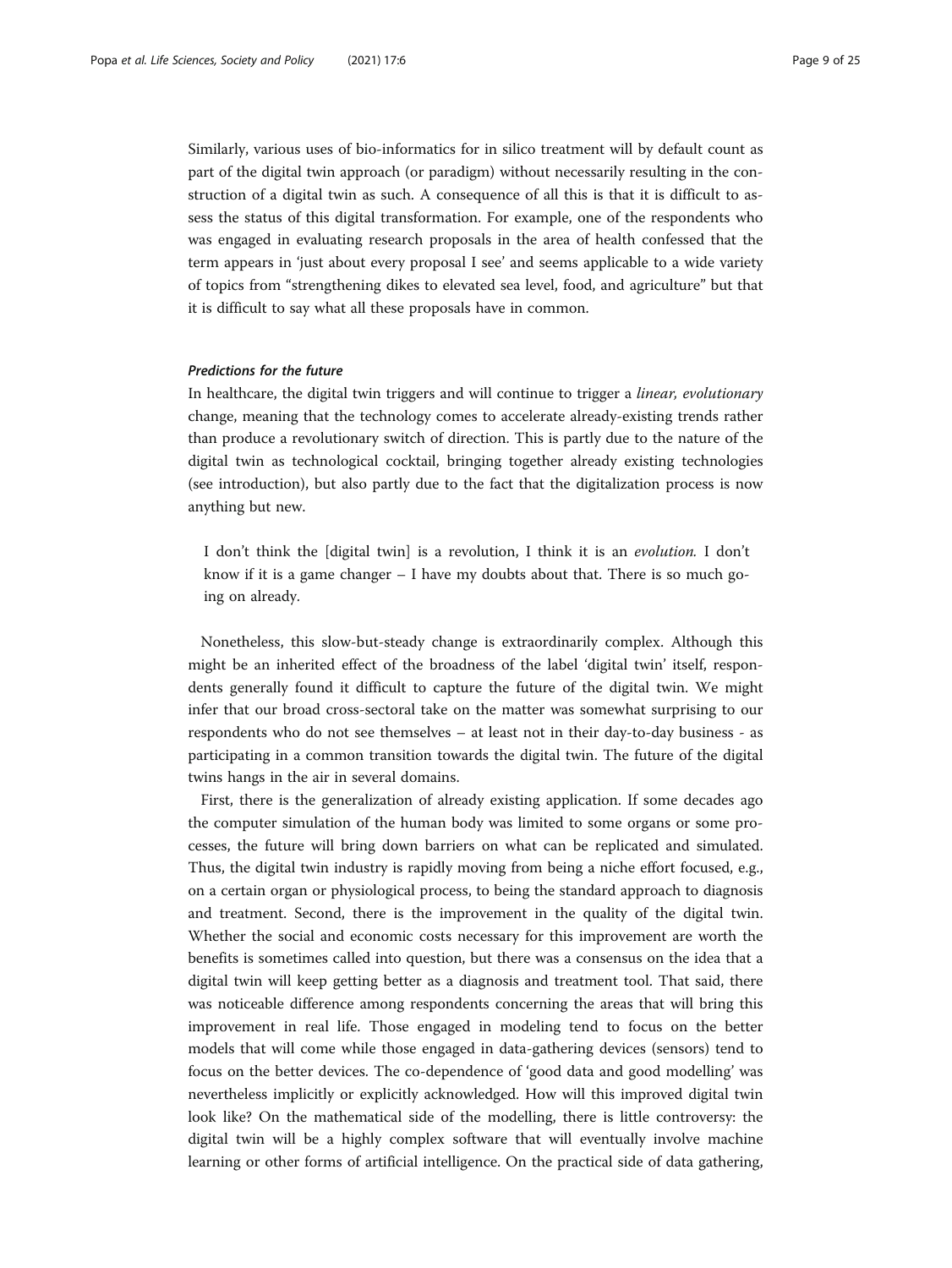there is some discussion. Some see the digital twin of the future as a 'mild' form of a chip under the skin or an ingestible sensor, both of which are projected to become increasingly small and thus uninvasive. Others have a more holistic vision of the digital twin as a full picture of a person - the fuller the picture the better the twin – such that data is constantly and seamlessly flowing towards the digital counterpart. Once this seamless flow of data is achieved, two respondents noted, the digital twin will act as an accelerator for the contemporary switch of focus from treatment to prevention, meaning that the main function of the data will be to avoid contact with the physician rather than improve this contact.

The future will bring a digital consultation process, but when it is really necessary, then doctors will pay a lot of attention to you. Because nobody wants to end up in the doctor's office. [ … ] The doctor also wants to direct her attention to the right issues and people who really need her.

The improved digital twin will thus not only improve treatment but also work as an improved 'filtering mechanism' that would contribute to a lowered burden of disease. As for the area where digital twins will advance the fastest, respondents presented conflicting visions. For some, some fields such as cardiology have the 'advantage' of creating a much pronounced need for data and real-time optimization. The field of oncology, however, has the counter advantage of being able to gather data much more easily since patients who have received a cancer diagnosis are less inclined to think about privacy or comfort. (One participant formulated this starkly by saying "data protection is something for healthy people"). Continuing the comparison, organ-level replicas and implants have the advantage that the insights they produce as well as their applications are potentially very broad – not necessarily limited to specific diseases or treatments. The existence of these competing advantages makes it very difficult to predict where the digital twin will 'strike' the hardest in the upcoming decades.

We must also mention that not all stakeholders saw the advent of the digital twin as something inevitable. Three of our respondents were skeptical about the capabilities of the digital twin two make a difference in any foreseeable future. Asked whether digital twins will be widely used in the future, one of them expressed himself in no ambiguous terms:

The answer is no. Because of the health system, which is very traditional. And because of the medical doctors who are also highly traditional. So I see a future of let's say, a niche for digital twins, for a very small group of diseases and patients and medical professionals and hospitals, so at least at the beginning.

For comparison purposes, consider the following more optimistic vision of the future of the digital twin in which each individual becomes a particular data set:

I know for certain that we are going in the direction of this digital twin. The patient will be able to say: "OK, this is my data set gathered from my entire life. What's happening? What's changed? What can you do?"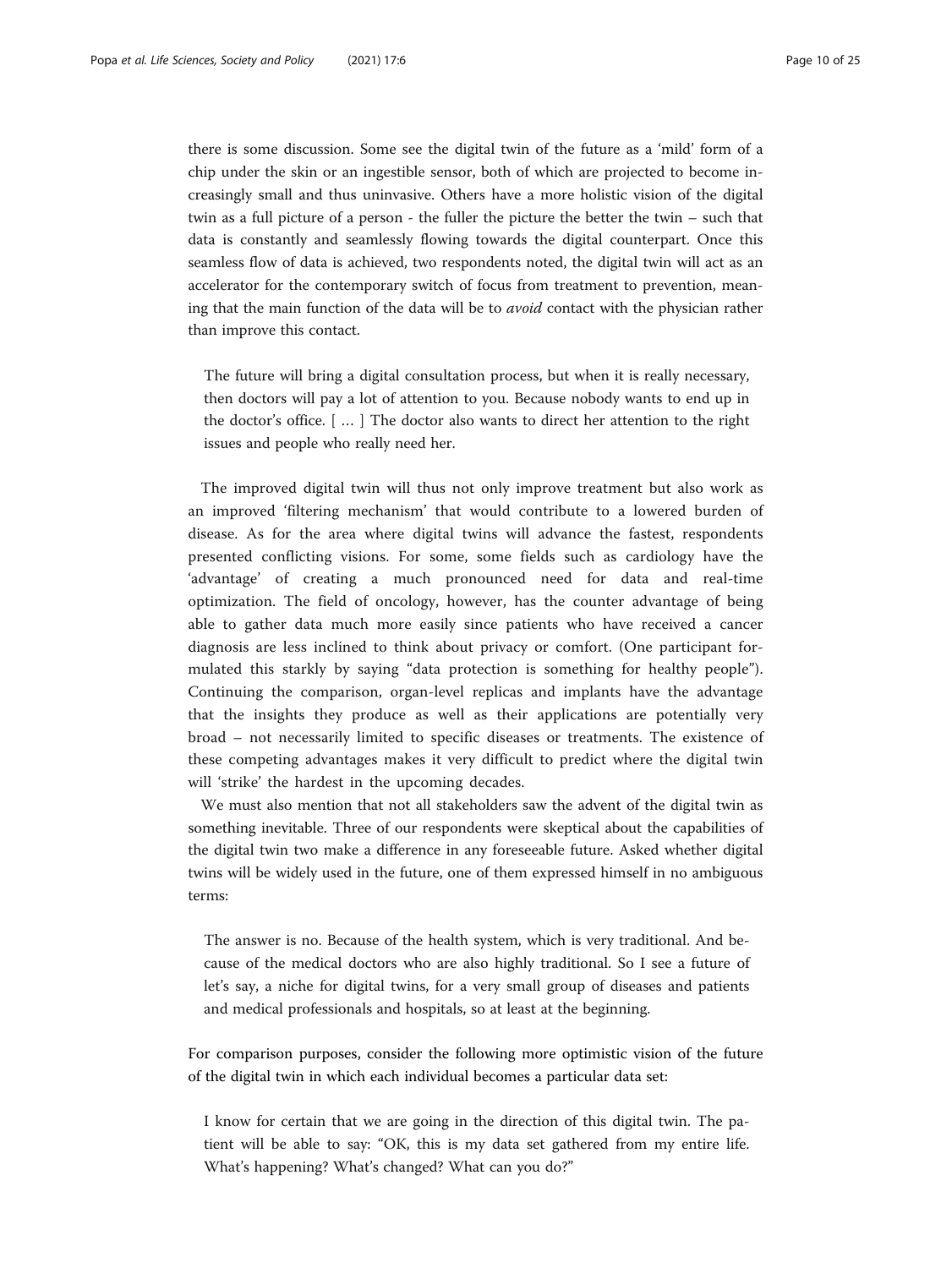#### Socio-ethical value

#### Better prevention treatment and understanding of disease

Without exception, all our respondents mentioned the social benefit of improving healthcare processes. The digital twin is seen as having a positive impact on individual happiness through improved prevention, diagnosis, drug discovery or treatment. The digital twin is perceived as capable of producing such social value by replacing healthcare processes that are not tailored to the individual or because they are carried out intuitively. As one industry report put it, the digital twin promises to replace "subjective data" with "objective data" (Harris [2020\)](#page-23-0). The social benefit of the digital twin thus comes with a critique of already existing healthcare processes. The following quote illustrates this critique in the case of drug delivery:

What we see is that the efficiency of medication is very different within groups – some have very positive results, others have negative ones. And that has to do with the fact that pills are made in batches of millions or in any case thousands. But if you measure individually what everybody needs, it doesn't make sense to use the 500mg or the 1000mg pill. You notice all of a sudden that person A needs 681mg while the remaining 319mg is just creating more adverse effects.

The same critique is presented by stakeholders in the case of other healthcare processes such as diagnosis. The general idea of establishing the health status of a patient by measuring blood pressure and asking qualitative questions is seen as outdated. The time appears to be ripe for a replacement of these traditions with a more precise, quantitative evaluation of human health and sickness. Some stakeholders refrain from making such general claims and keep it specific. For example, the AI component of a digital twin can help the practitioner in the specific task of detecting tumors in medical images, but it is not always seen as expedient that the technology eventually replaces the 'human' component in such visual evaluations.

For some little-understood diseases such as cancer or auto-immune disease, there is a more fundamental need to *understand* the disease first - to know the enemy before any strategy is being undertaken. Four of our respondents were involved, coming from different helixes, in cancer research, and all of them stressed that the digital twin can produce this more fundamental benefit of *understanding* cancer with all the involved benefits for individual patients.

The level of knowledge of cancer biology was indeed increased in the last ten to twenty years, but is still very low. Many types of cancer are not so well known or understood from a biologic perspective. I think we cannot achieve better results if we are not be able to have a better understanding of the biology of the cancer itself.

### Cost reduction

Another important benefit is that of cost reduction. Cost reduction can come from a variety of sources, the following categories being the ones most prominently mentioned. First, within certain healthcare institutions, costs can be avoided by performing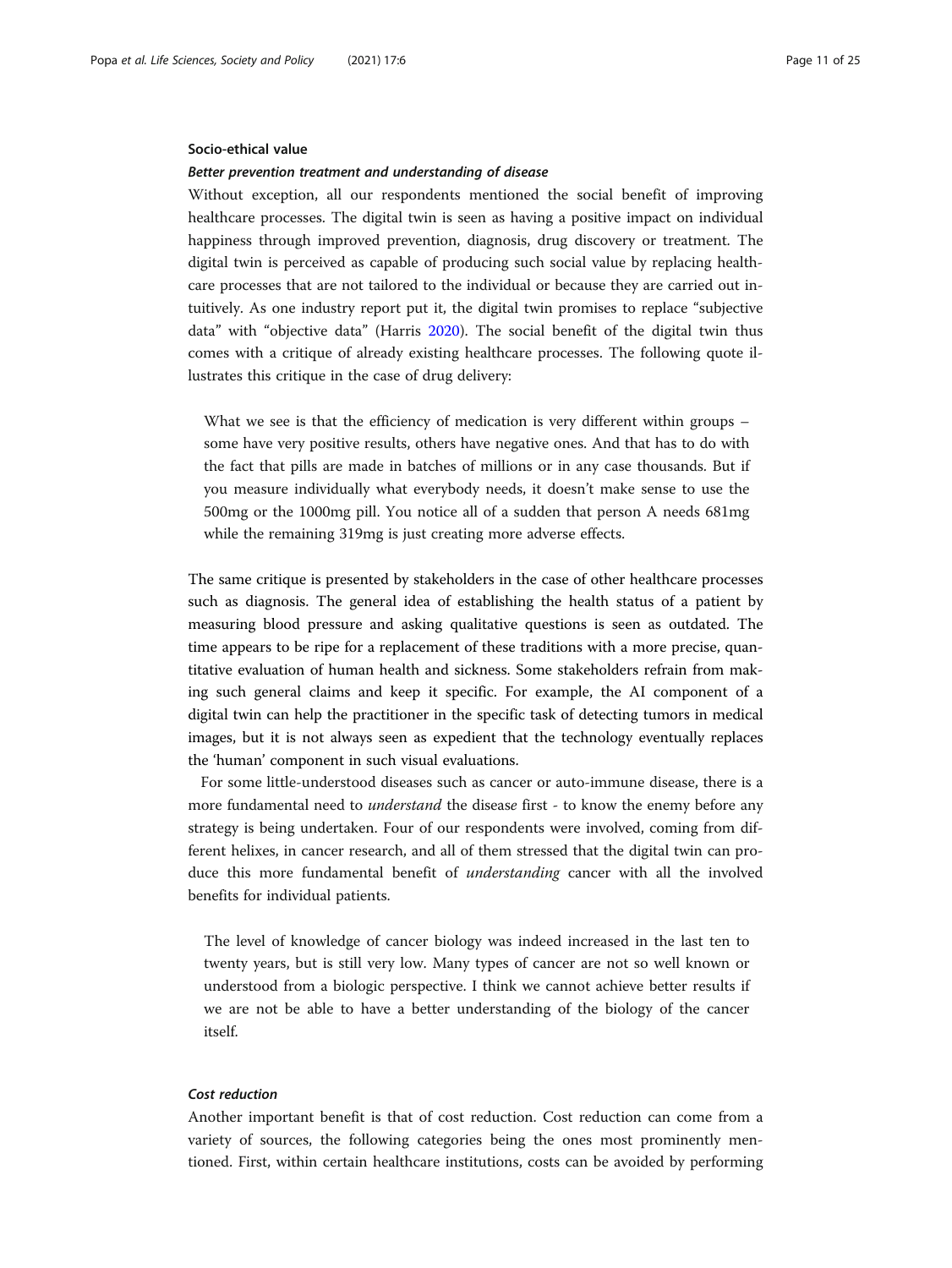timely maintenance on equipment and ensuring that the equipment follows the workflow within a medical facility and thus saving costs through better time management (van Houten [2018](#page-24-0)a). Second, costs can also be reduced by reducing the time-to-market and cost-to-market values of specific drugs and thereby increasing investment opportunities and driving the price of medicine production down. Third, costs can be reduced by shorter treatment periods and error avoidance in both diagnosis and treatment. Fourth, costs can be reduced through patient typing and by dealing with some of the less urgent cases outside the physician's office – for example by allowing patients to self-diagnose or self-treat. Fifth, the digital twin can also contribute to cost reduction by speeding up processes that in vivo might require more human intervention and more raw materials.

The possibility that these saved costs appear elsewhere in the supply chain is also mentioned yet we have heard conflicting views on whether the digital twin will eventually reduce or increase the general burden of disease (the total impact of a health problem). After all, model development and maintenance are highly technical areas in which cost reduction cannot be easily achieved and, typically, stateof-the-art scanning equipment is particularly costly. On the other hand, medical technologies can be cost-reducing, so eventually it might be very case-specific whether a technology is cost-reducing or cost-increasing. In calculating the costs, one of our interviewers noted, one should not forget that the digital twin, and the digitalization process more generally, comes with an energy price as most computing solutions require high levels of data transfer and storage.

#### Patient autonomy and freedom

The use of digital twins can also allow both patients and healthy individuals to exercise a greater degree of autonomy over healthcare decisions - whether and when to go to the doctor, how to take treatment, what to share with the physician and other stakeholders, and how to respond to diagnostic and health advice. In fact, once more data is available and visible to both the patient and the professional, the relationship between the two changes for not only the professional but also the patient can make more informed decisions regarding courses of action. But the use of digital twins is primarily expected to increase autonomy in the case of prevention, for decisions that used to be in the hands of medical experts can now be 'pushed back' to those patients that have the necessary data. For example, if healthy lifestyle was a matter of expert evaluation (e.g., by looking at blood sugar level or blood pressure), the advent of wearables and other sensors has brought about the situation that patients get a better grip of their own lifestyle – or, at least, the data generated by their lifestyle.

If you suffer from a chronical condition, you might not need to go to the hospital but you might be able to apply the treatment at home. That increases your freedom as well as your autonomy over your own life. You are free to choose when you receive the treatment because you're not dependent on that appointment at the hospital anymore.

Patient autonomy is also linked to the aforementioned advances in disease diagnosis and patient treatment. In some cases, interviewees mention autonomy (and sometimes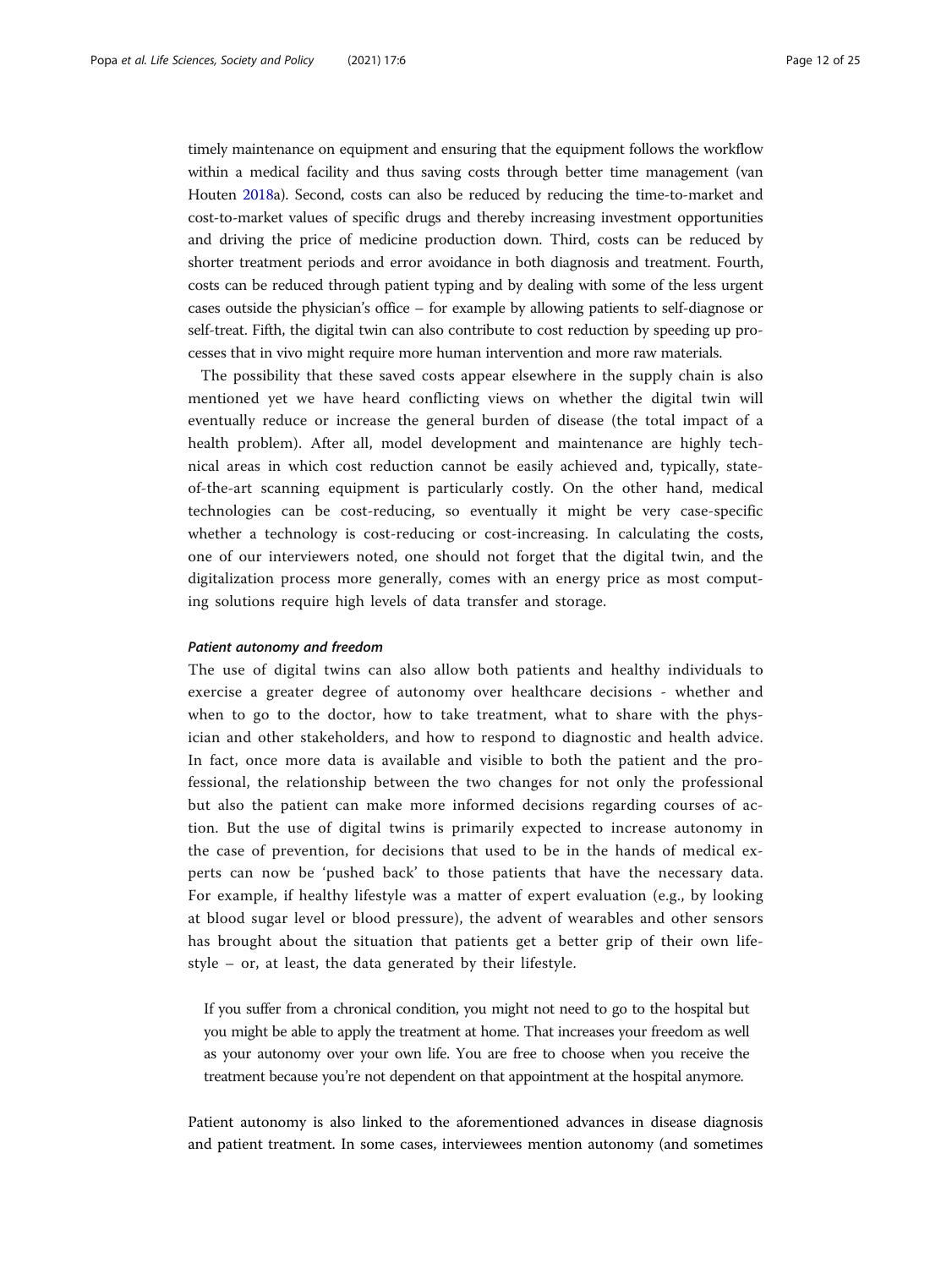freedom) as a result of being healthy, the latter being the contribution of the digital twin. However, this is not a result from the specific qualities or technical features of the digital twin but rather from the more general positive outcome of improved healthcare. By contrast, more clearly related to the specificity of the digital twin is the ability of the technology to bring data regarding the patient closer to the patient by allowing patients in this way to own and control their biological data. The current distance between the patient and their personal data (to which they have access only after passing through the system's gatekeepers), is then diminished if the same data can be seen, updated in real time, through an app or some similar cloud application.

## Other forms of socio-ethical benefits

Other socio-ethical values have been mentioned during the interviews. These have generally been given less attention, either by not being mentioned first or by describing them as adjacent advantages rather than goals in themselves. The most notable are:

- the equal treatment of patients relative to race, gender etc. (through a digitalization of the consultation process or through tackling the bias towards white, healthy, male patients in clinical trials and eventually through non-discriminatory treatment)
- less animal suffering (due to organ-on-a-chip and other in-silico applications related to the digital twin)
- less pain and suffering through less invasive consultation processes
- the possibility of citizens to contribute to science by sharing (or selling) data

### Socio-ethical risks

#### Content, ownership and quality of data

The topic of privacy has been mentioned one way or another in *all* our discussions with stakeholders. The violation of privacy seems to be the most important socioethical risk. This corelates with claims from the academic literature where scholars note the negative implications "of a healthcare organization, insurance company, or any other organization having a persistent, detailed picture of biological, genetic, physical, and lifestyle information of a person over time" (Raden [2020](#page-24-0)). For some of our interviewees, privacy was the main reason why the digital twins might be disadvantageous, all things considered; for others, it was an overstated risk with little impact in everyday life. Here we will try to give a more detailed picture of these differences. Yet whatever their concrete position on the matter, stakeholders agree that the digital twin must be built with extra consideration for the issue of privacy. We can distinguish the following scenarios in which hazards were linked with the theme of privacy, all of which being amplified by the fact that the digital twin is arguably a *data intense* scenario can multiply the digitalization of information to an unprecedented degree. At one point, as one interviewee put it, the question "Where does *all that data* go?" becomes increasingly important. The following scenarios illustrate the many angles from which the topic of privacy has been approached in our interviews with stakeholders.

In a first risk scenario, patient data is owned by private organisations. In a first scenario, privacy becomes an issue when patient data can be accessed by (or becomes the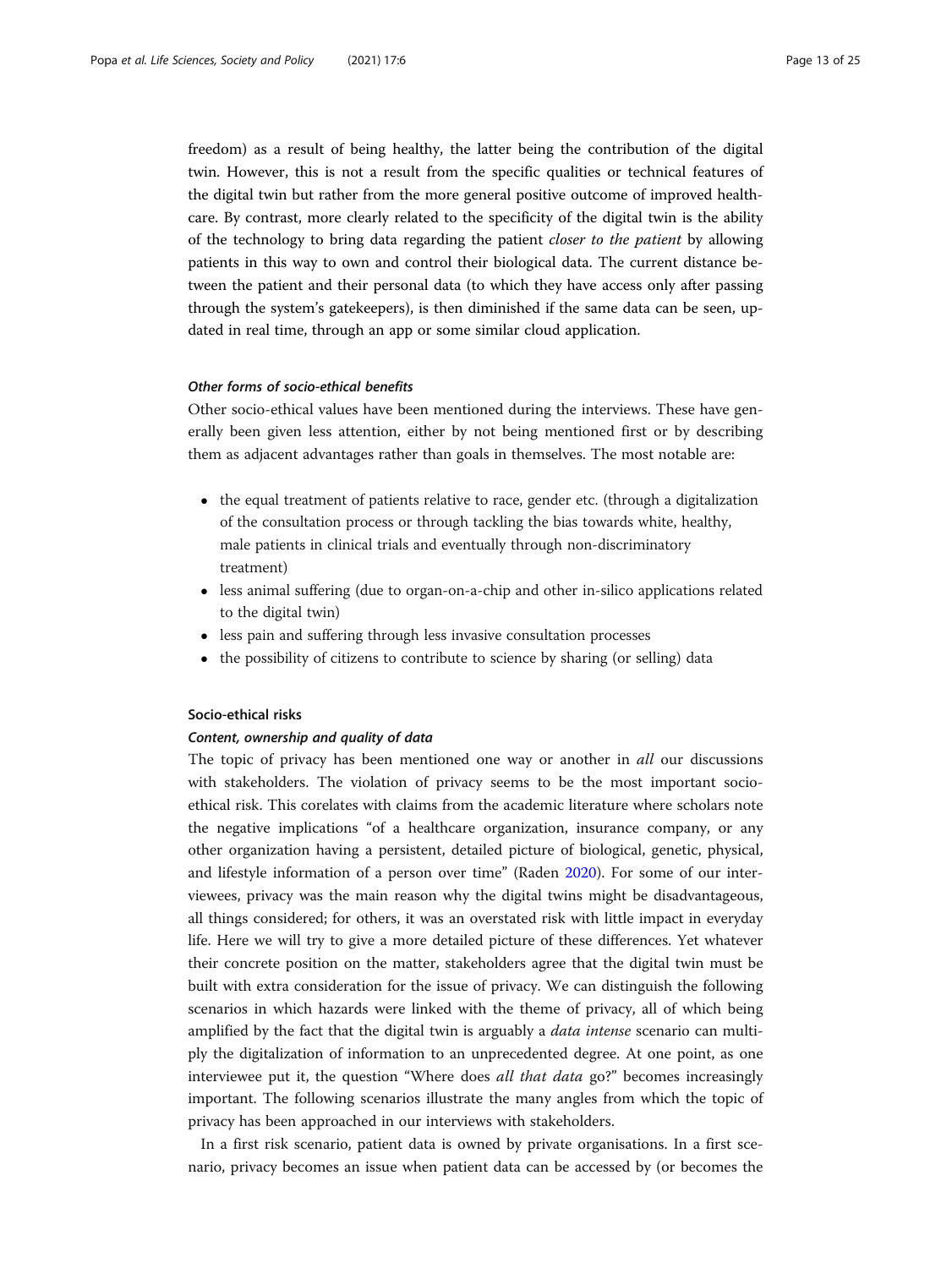property of) organisations that might not necessarily put the benefit of the individual values before their own. The prototypical story is that of the insurance company that can make increasingly precise distinctions based on new data points more significant to personal identity than age and pre-existing conditions. The following interviewee impersonated the reaction of an insurance company with access to data from the digital twin.

If we [i.e., the insurance company] know that you're not that healthy, or that you don't engage in enough physical activity or you don't listen to that coach, then we raise your premium, for instance.

In some cases, this first scenario starts as an issue for privacy, but unwound to its final conclusion ends up being a matter of freedom. Breach of privacy is then only the trigger for a more fundamental problem of your own data limiting your own freedom.

A second risk scenario concerns security breaches. The advent of a digital twin can amplify (rather than solve) the hazards of data being lost, leaked or stolen through security breaches or negligence. In a scenario of increased data gathering through digitalization, the depth, and sensitivity of information that "ends up on the street" is much more significant than in the case of the age-old digital patient file. Also, if such a hazard occurs, it is important to know where the responsibility lies. For example, it is difficult to pinpoint at this stage where the digital is located – the ownership of servers – an issue that might be important later on when attributing responsibility for security breaches. The presence of genetic information makes these scenarios particularly troublesome, because if the digital twin becomes a more generalized approach, it can become possible to specify, with surprising accuracy, what type of genetic material is better suited for survival and health. Such a scenario can bring back memories of evil intentions concerning political decisions based on convictions about what constitutes a 'good gene pool'. In light of such discussions, one stakeholder noted, "where it is stored doesn't really matter because we've seen that everything can be hacked!". And if DNA is accessible through cybercrime, the use of widespread use of DNA profiling in forensic contexts can be exploited through, e.g., placement of DNA samples at crime scenes. If such situations generally constitute a small risk, the widespread need for data in order for the digital twin to function reasonably well considerably amplifies this risk. With this we arrive at what one of our interviewees termed "big data discrimination" where the sheer amount of information that you generate makes it borderline impossible for you to decide where your own privacy norms lie. The patient might end up not being able to "hide", as the following quote put it:

I wonder. Let's imagine there are digital twins available. The question is, do I become dependent on a company? And is that an insurance company who can maybe force me to make use of the digital twin or else I don't get premium reductions? I'm just saying – it *can* happen.

The success of the digital twin is thus potentially their most important enemy, because once they become mainstream, they 'reach' new areas of socio-ethical risks. When possibility becomes necessity and when small hazards have catastrophic consequences, the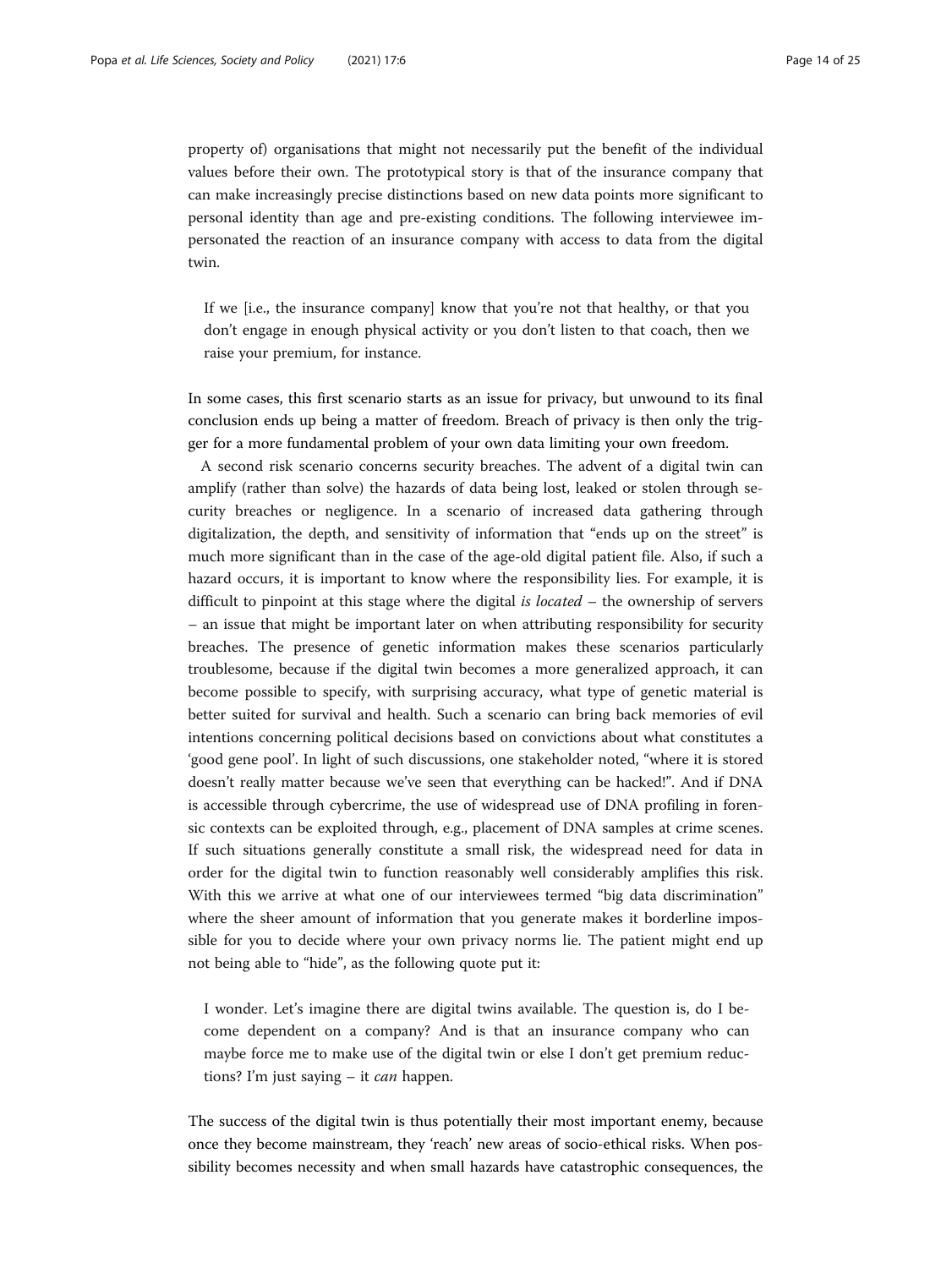development and spreading of the technology is called into question. As one stakeholder put it, rhetorically: "Are we making ourselves dependent on platforms that we cannot control?" In fact, this situation has already occurred in the case of health insurers imposing a certain speed monitoring technique on vehicles for a lower premium on car insurance – "are we going in that direction?", asks one of our interviewees.

It should however be mentioned that there are also stakeholders who believe that privacy, while important in general, functions more as a barrier, rather than a starting point, for technological development. To them, privacy appears to function like a golden middle – too little privacy is undesirable because of the previous three scenarios, but too much privacy is equally undesirable because of fields of knowledge that thereby remain untapped. In some cases, the civil society's urge to increase data protection and to transfer as much as possible the ownership towards the citizen results in a barrier for research and development that is considered by some "unethical [ …] since people might be dying because of this". In some fields such as cancer research and other diseases with high mortality rates, there is even a question of whether the social, moral and economic benefits of improved treatment do not trump the question of privacy. When asked whether the digital twin will trigger any additional socio-ethical risks compared to current data gathering practices, one stakeholder answered:

I think it's just standard, standard problems. In principle, once people have cancer, they don't worry too much about data protection anymore. So data protection is something for healthy people who pretend to be sick. Not for people who are really sick and would like to get fit.

It is important to mention with regard to this fourth scenario that our ethical conceptions of privacy and other individual rights *might change* once the digital twin appears and more so once it becomes mainstream. Some stakeholders see an evolution of the kind we have undergone with the advent of the Internet, such that practices that would have seemed unconceivable (that is, unconceivably *invasive*) twenty years ago are now considered part of our everyday life. What it means to share and thus the limits of reasonable sharing will therefore not stay fixed for the digital twin to incorporate but will rather evolve together with the digital twin. However, whether these intuitive notions will evolve towards a strengthening or weakening of our privacy ensuring regulations is up for discussion.

Finally, the low quality of data is an important risk that can go against the main value quoted in the beginning: patient health, lack of pain, happiness etc. The problem is that the models involved in creating the digital twin, at least at this early stage when artificial intelligence systems must begin their learning from available biomedical data, are themselves fairly fragile. The biomedical sciences are not always seen as being on a par with the truly 'exact' sciences even though, of course, there is better and worse research just as in other fields. But in the case of the digital twin, the effects of bad data, bad analysis and, consequently, bad representation, are amplified by the trust we place in those models. One of our respondents sketched the problem as follows:

My biggest fear is that people base the models on academic literature filled with nonsense. [ …] The bigger part of the biomedical sciences is nonsense, there is a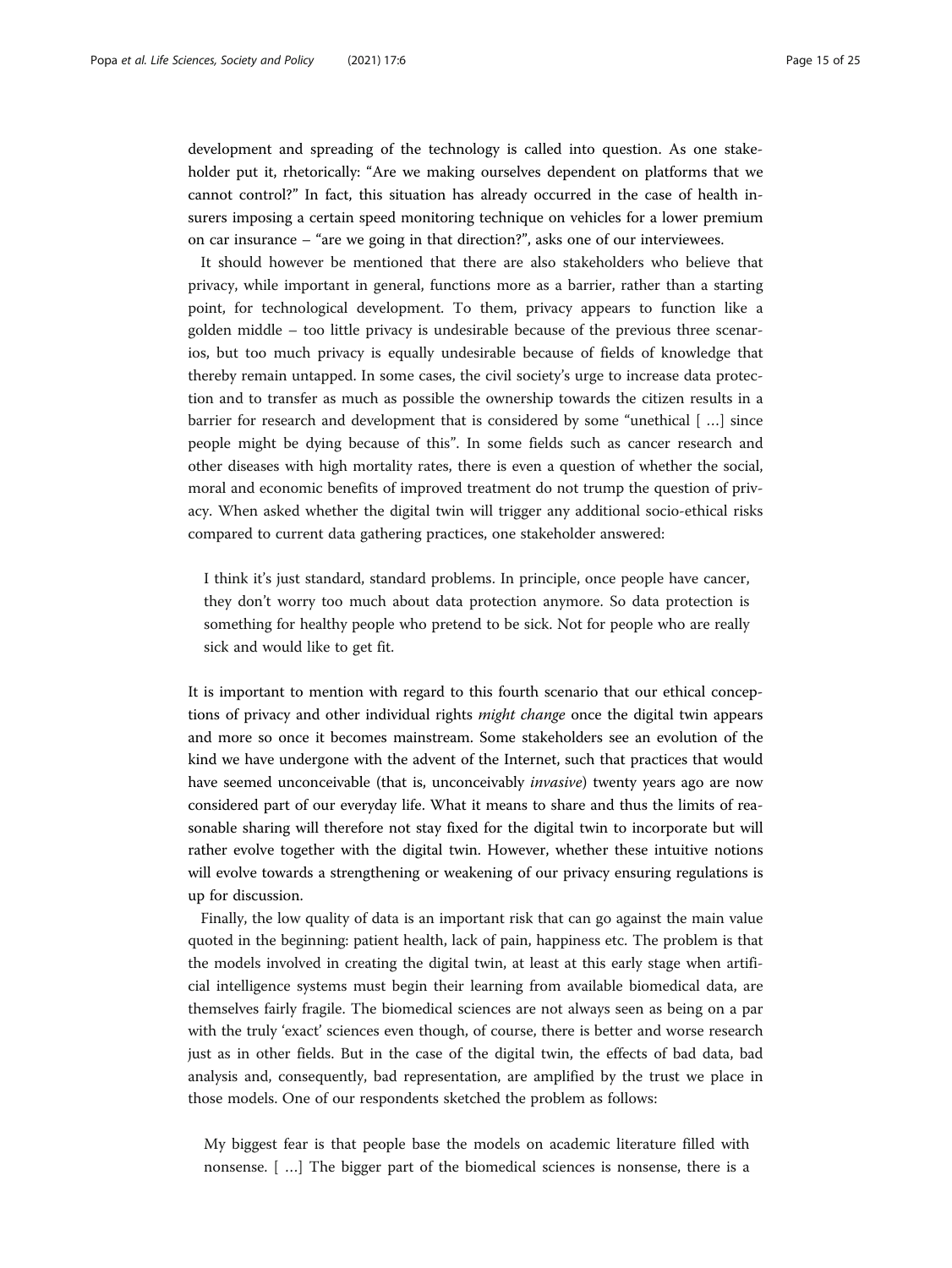lot of bias from researchers, a lot of wrong data. [ …] If people start basing [the digital twin] on this type of data, you'll never get anything good out of it.

There are various factors that contribute to this decrease in data quality: lack of standardization, publication pressure, bias and the tradition to not publish failed results. The overconfident use of data has resulted in bad decisions in the past without the digital twin and there is no indication that such confidence will diminish once the many spurious variables will be 'forgotten' inside a model or project that works with large datasets.

#### Disruption of structures, institutions, and roles

Although the digital twin in health is often presented as an enabling technology meaning that it comes to merely aid an already existing process as opposed to reshape an entire system (Bagaria et al. [2020](#page-23-0); Mesko [2020](#page-24-0); Pal [2020](#page-24-0)) - some of our stakeholders noted risks involved in institutional changes, small as they may appear at first sight. There is, to start with, the question of responsibility of diagnosis once the digital twin intervenes in the diagnostic process. Assuming that the real-life physician remains the diagnostician in charge, what happens if the doctor overrides the (AI-based) component of a digital twin? Equally importantly – what happens when the diagnostic is based on the data from the digital twin and it is the wrong one? Some stakeholders resolve such issues by drastically limiting the 'reach' of the digital twin, for example by following the principle that regardless of what the digital twin says, the physician is ultimately the one in charge. The digital twin will present a better picture of different intervention scenarios but the decision to take some route rather than other remains solely on the side of the human physician. Such questions are increasingly brought to the fore if we realize how much more intelligent computers already are and how (organizational, national and international) policy is still mostly lagging behind.

Aside from the question of responsibility, the institution of healthcare is essentially an institution of *contact*. When we are sick, we go to the doctor. The doctor knows us to some extent and they exercise that social role partly based on their knowledge of us. The question is thus what the effect is of disrupting such social contacts.

[Digitalization] really affects practices. In the past you had the veterinarian who had a really important role because he interacted closely with the farmers and knew his patients [gives example]. But that role is now excluded because everything is taken care of digitally. And the veterinarian comes around with a bag of pills every now and again, but he is in fact excluded from the process.

At the same time, the contact in question is time-consuming and the growing global population and the increased complexity of diagnostic procedure puts pressure on the system to *reduce* rather than increase the contact in question. This pressure is seen most obviously in the case of the general practitioner who can unload some of the simple cases to the digital twin. But the practice is also foreseen in more complex situations, for example in the case of tumor detection through imaging. Although the digital twin will not "replace the radiologist" but rather "support" her and provide increasingly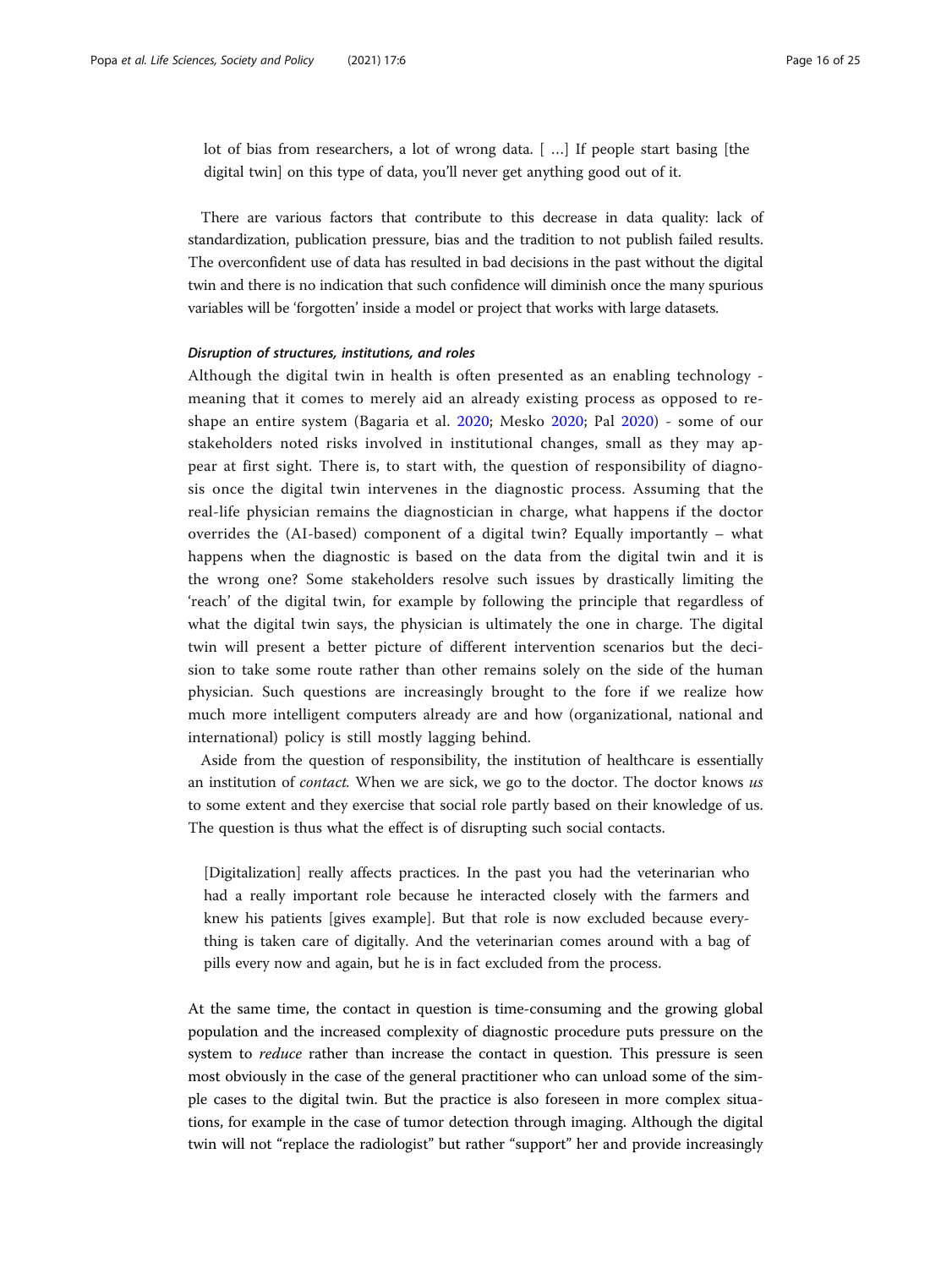accurate "insights", it is at the same time the case that "the radiologist who does not want to work with AI will have a hard time".

#### Inequality and injustice

There are various ways in which the digital twin can lead to inequality and other forms of injustice. First, as a relatively new technology that is either not accessible to everyone or not covered by health insurance for everyone, the digital twin can act as to widen an already existing socio-economical gap. The simplest thought experiment is that those who have the money to pay for the service of, say, testing a treatment on the digital twin, will be better off because they can access knowledge and expertise that others might not. Second, inequality can result from the implementation of the technology in predominantly North-Western, rich countries with access to the required R&D facilities and the resulting intellectual property. If the technology is not "rolled out" fully to reach Southern and Eastern countries, the digital twin will only increase an already existing global problem of the gap between rich and poor countries. Then the digital twin remains, as one of our interviewees put it, "a story about the few, and not about the many". Third, inequality can result from the fact that the design of the digital twin will pick up already existing biases since the health system is, as one stakeholder put it, "designed around the white male". These forms of injustice are already felt in the case of other new and emerging technologies.

Other forms of potential injustice occur when the increased ability to make accurate decisions translates into a decision-making process that becomes increasingly difficult to justify. For example, the mere possibility of determining with great precision one's life expectancy given a certain treatment (based on the digital twin) does not imply that the precision will eventually benefit that person's health and happiness. Ignorance, in this case, might be bliss. "Do you indeed want to know that much about individuals?" In some cases, the stakeholder continue, it will seem unjust to cling to ever smaller differences in, say, life expectancy even though you are capable of measuring them with great accuracy. The digital twin helps us to make accurate claims about a patient, but with nuance comes a certain air of arbitrariness: the fear is that one might fall with some small percentage points on the wrong side of the limit and might end up not qualifying for the surgery or for the insurance coverage. Whereas, lacking accuracy, there was space for negotiation, interpretation and case-by-case judgment.

#### Other socio-ethical risks

Aside from the questions of privacy, disruption and inequality/injustice, several other socio-ethical risks were mentioned. We cannot say whether the interviewees brushed over these issues lightly because they thought these are less important or because they had relatively less knowledge of these aspects (or perhaps both). In any case, the following socio-ethical risks came up as being less pronounced than the previous two:

- Environmental risks stemming from increased transfer and storage of data
- Change in personal identity and responsibility if 'staying healthy' is objectified (turned into concrete data points) through Internet of Things application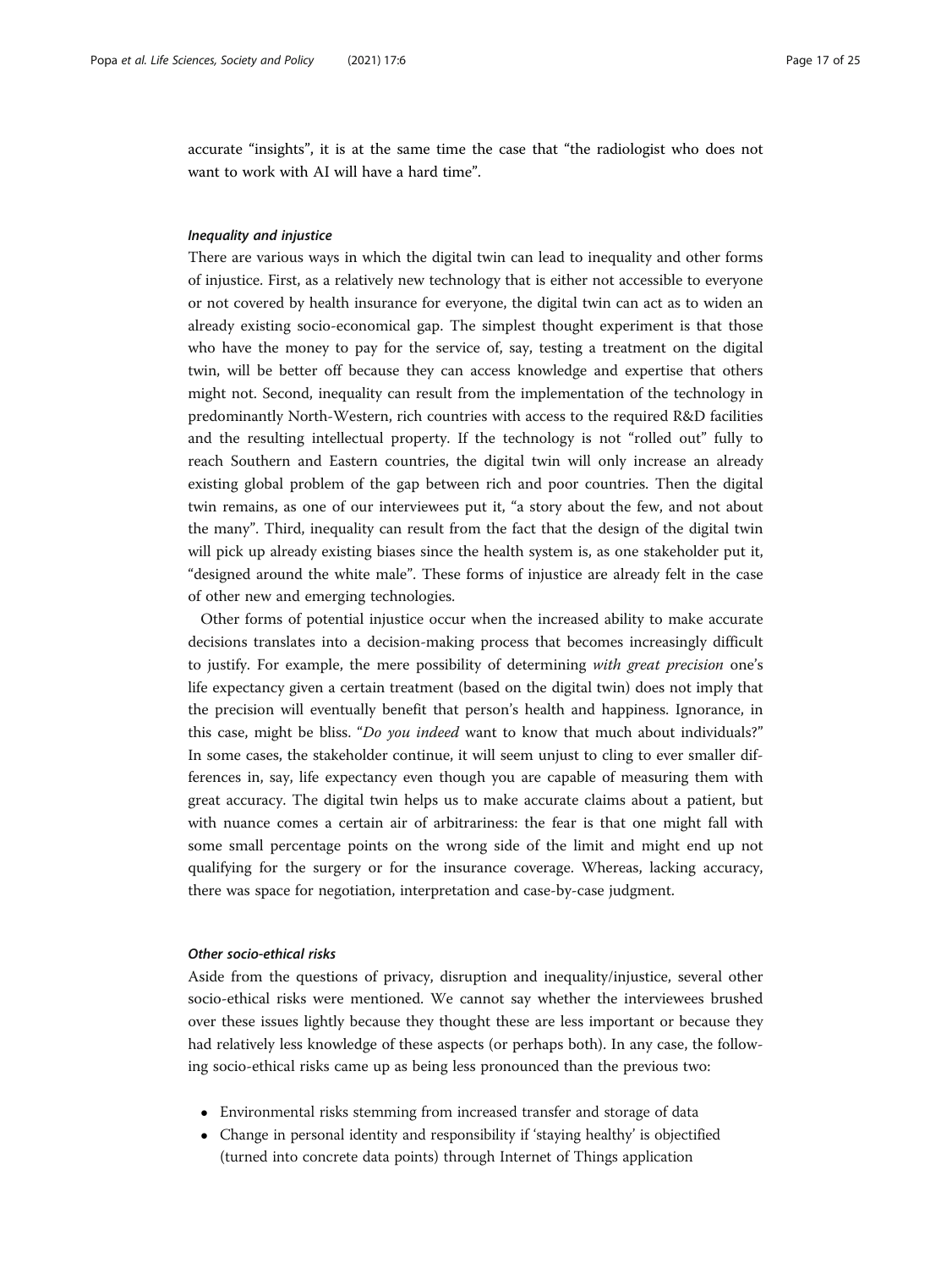- The difficulties involved in assessing the reliability and 'cleanliness' of data gathered globally or owned by private health companies
- The general danger of imposing the technology under the bargain of 'better health', civil disobedience related

#### Policy responses

We took it to be self-evident that the goal of stakeholders in this innovation system is that of maximizing the aforementioned socio-ethical benefits while minimizing socio-ethical risks. Asked what would be necessary to create such a 'best case scenario', stakeholders seemed to agree on one basic statement: in rolling out the digital twin in health, we must not forget or disregard the values and interests of each of the four helixes (research, policy, civil society and industry). Scenario's in which one type of value dominate others are typically presented as being of little help in maximizing values and minimizing risks. Collaboration is thus key, yet opinions differed on how this collaboration is to be achieved.

We begin with a observed tension between calls to keep the digital twin focused and specialized and calls to broaden its application in order to encourage multi-stakeholder (and thus cross-sectoral) participation. We can refer to these as the KIS ("keep it small") and the MIB ("make it big") strategies. The KIS strategy is backed by reference to the great number of uncertainties that the digital twin still holds. In light of these uncertainties, it is better to limit the digital twin idea to already existing fields, or to slowly absorb new related fields. For proponents of the KIS strategy, the idea of a total digital twin is a chimera that should not be pursued to seriously for fear of both practical and socio-ethical risks.

Digitalization, data sharing, privacy protection, good algorithms, validations, making sure that nobody is excluded, not forcing it – if you keep it small, directed at certain problems, it can work.

On the other side, the MIB strategy asks for a broad collaboration between various fields of medicine as well as various sectors (or 'helixes') precisely in order to achieve the type of collaboration that would responsibly include multiple types of applications, value systems and perspectives. Supporters of this strategy call for "big consortia" and for a corroboration of data that is now produced specifically in one field of medicine. According to supporters of this strategy, various fields of medicine are constantly generating all sorts of data and "they're not doing anything with it" whereas if you put all that together you can eventually create a digital twin that is more comprehensive than, say, only data from imaging. The goal, according to the MIB strategy, is to be able to have a dataset for the individual as a whole, not for specific organs or functions. In some cases, the smallness of the digital twin industry appears to be somewhat surprising:

We just need more funding if we want to do the same type of technological breakthroughs which we aim for in other areas. We have to put more money behind it. My country is paying probably 100 billion of the tax payers' money to make solar cells cheaper and more effective. [ …] If we were prepared to do something similar with cancer patients, we would have the same effect, an enormous acceleration.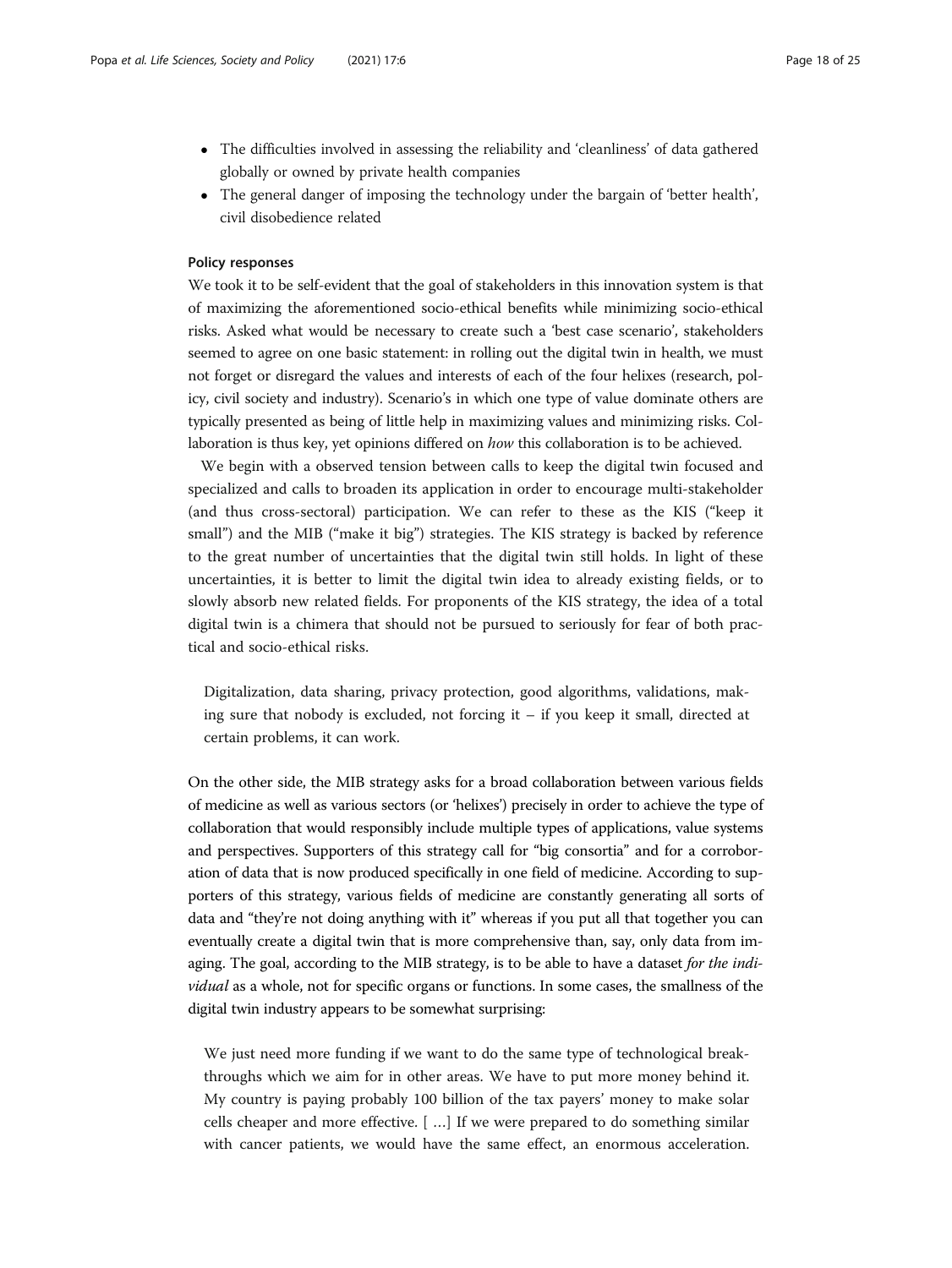Things would get very rapidly much better and much cheaper. But for some reason it's the same arguments which people find extremely convincing for solar cells, don't seem to work as well when you're a survivor to cancer.

To be sure, numerous legal and economic hurdles still need to be addressed in this development. On the legal side, policy is primarily perceived as lagging behind. In most cases, this means that policy is written post facto after hazards take place (for example, policy regarding data protection did not coincide with the advent of the Internet in the late 2000s). Some respondents speak of an "enormous lag" between the R&D developments and policy. One of our respondents mentioned an interesting case where stakeholders involved in R&D explicitly *requested* regulation from and international legislative bodies since they recognized the social and economic benefits of a clear framework for action.

It was not just scientists but also industry players who went together to the European Commission and asked: Regulate us! Which never happens normally, right? Because in general you think: the less legislation there is, the more freedom you have. But in this case everyone saw the benefits of regulation. [ …] We protect both the patients and ourselves. It's in the benefit of the entire field.

By contrast, some respondents perceive the environment as being populated by too many regulations. Most countries "live in the analogue world" and this impacts their policy-making abilities when it comes to technologies that use, e.g., artificial intelligence:

Most of the organisations that approve and support new research and development are still in the analogue view of the world. In a digital environment, collecting data and analyzing data is much faster, the outcome can be created faster. But then there is always this question: how did you come to the outcome, can you explain to us [regulators] how you created this outcome and is it a reproducible set of steps? [ …] A new view of how you establish digital technologies is something that is missing.

On the economic side, the hurdle consists in the policymakers and investors willingness to put their trust in a development that is still uncertain. The healthcare system is described as being "hugely underfunded". In some cases, the digital twin, working with the very big or the very exact, might suffer from an image problem. Stakeholders outside the R&D process might be inclined to dismiss cutting-edge technologies as something that is either extremely costly (disregarding the cost-saving effects of improved treatment) or extremely improbable (thinking that the digital twin is all but science fiction).

But I think that the point is that a lot of what we are working on sounds for them much too much as science fiction.

Various other barriers have been mentioned and discussed during our workshop with experts that took place in December 2020. For example, there is first an epistemic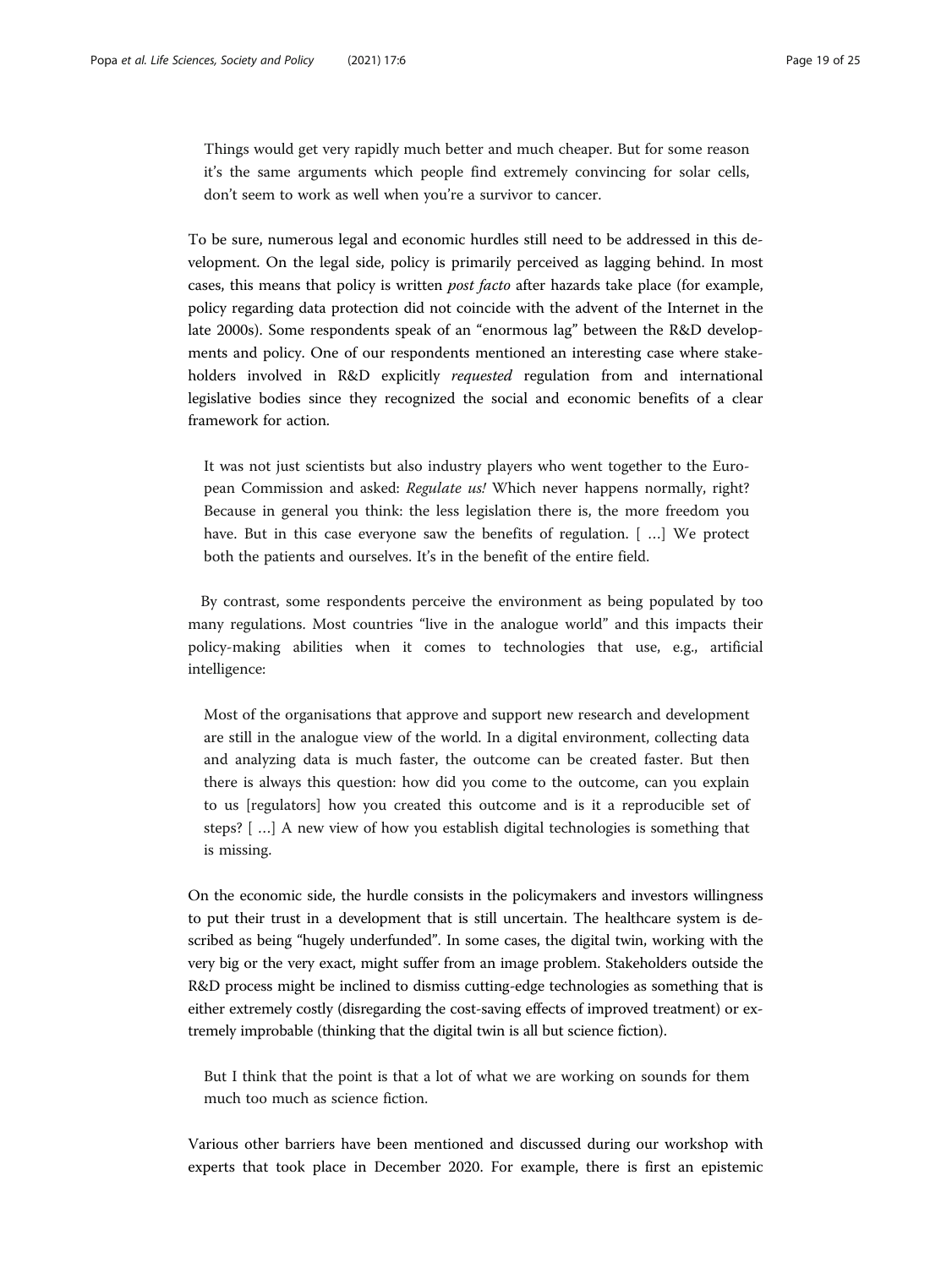challenge. We are particularly good at describing processes within industry, but significantly less equipped to characterize molecular processes. Part of this epistemic deficit has to do with the fact that the human processes that we would like to model cannot be measured in the lab so they need to be reverse engineered through what is essentially a trial and error approach. The epistemic problem should not be underestimated. As one respondent put it, rather pessimistically, if we notice that it took a long time and to arrive at a fair understanding of airplanes engines (which are, in essence, fairly simple rotary machines), we should expect the digital twin to be exponentially more difficult because any human organ is indefinitely more complex than the most complex airplane engine. This adds an essential note of realism to the current enthusiastic messages about the advent of the digital twin. Finally, we should also mention a lack of clarity and focus. In the case of digital twins, the starting point is clear (digitalization and algorithms), the endpoint is also clear (better healthcare, less disease), but the sheer number of possibilities to arrive from one to the other at this point constitutes a barrier. The digital twin appears at times as a solution to just about anything (see the list of applications in the introduction). While this might work in favor of developing new research areas and funding R&D, the dough might sometimes be stretched too thin. An embarrassment of possibilities for the use of the digital twin is not necessarily a fruitful setting for specific breakthroughs, even though it is a rich context with enough space for everyone. Similar problems have been encountered in the area of the human genome, where a lack of concrete goal and parameters for success (a concrete disease, a concrete field of application) slowed down the R&D process.

#### **Discussion**

The digital twin has a marvelously ambivalent status. It is at the same time a buzzword everyone is eager to use and a niche preoccupation of which only a happy few can claim ownership. It is at the same time an umbrella term and an element of a highly technical lingo. The fact that the digital twin is a technological cocktail, containing uncertain combinations of already existing technologies, tends to increase this ambivalence. We nevertheless endeavored to study the socio-ethical contours of this technology now seeing that much literature of public engagement and responsible innovation stresses the importance of "upstream" intervention (Pidgeon and Rogers-Hayden [2007;](#page-24-0) Wilsdon and Willis [2004](#page-24-0)). The risk of talking at cross purposes between individuals that simply use the term 'digital twin' differently was partly mitigated by the use of the same definition both in the interviews and in our workshop discussions. However, as pointed out in the previous section, the question of what the expression 'digital twin' means was more often than not the first point of discussion with our respondents. This fluctuation of meaning is not uncommon in the case of emerging technologies (see Sandler [2014](#page-24-0)), but it must for that reason not be forgotten when generalizing based on results or creating technology-specific policy.

By asking respondents to rank their own socio-ethical themes, it is clear that we have managed to distill the more urgent themes that the digital twin will bring in healthcare in the upcoming decade. At the same time, it is difficult to investigate the basis on which the respondents made their decisions. Rating urgency (or 'importance') of a socio-ethical theme might vary among respondents. For example, a stakeholder might consider theme A to be urgent because nobody is addressing it (urgency by neglect)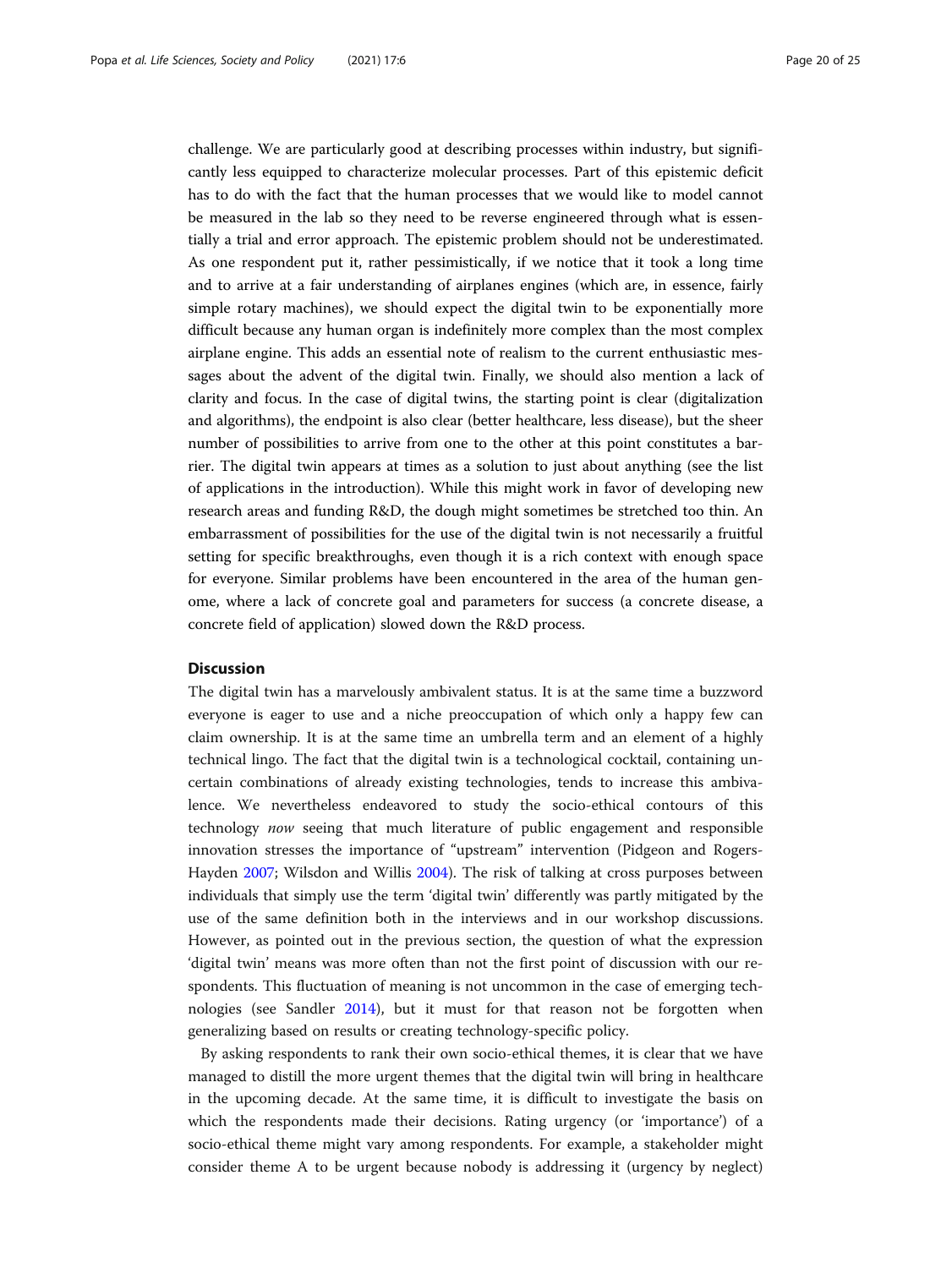while another stakeholder might consider theme B to be urgent because everybody is addressing it (urgency by attention). It was only in coding the interviews that we realized that interviewees can differ in this regard. To formulate the point more generally, terms such as 'importance' and 'urgency' have a difficult relationship with the public agenda. The urgency of a point can be deduced by its high placement on the public agenda but it can also be deduced from its low placement on the agenda. It is not immediately clear to us how the interviewees navigated this ambiguity, nor is it apparent from their justification of answers which routes they took.

A second point concerns the distribution of respondents per helix. Our sample was clearly dominated by the research-industry combination, together making up almost 70% of our respondents. According to the quadruple helix theory, these two helixes are typically directed towards the creation of academic value (answers to research questions and new questions to be answered) and business value (products to be sold). It is therefore plausible that the benefits and risks highlighted in this study are primarily the ones that are more visible or more urgent as seen primarily from these two helixes. It should be noted, however, that the types of socio-ethical risks brought to the fore by these respondents are not the ones that constitute dangers exclusively for the production of academic and business value. Privacy issues, social disruption, security – these are not exclusive threats in the academic and business world. We could say that, at least prima facie, the respondents considered the impact of the technology on the health innovation system as a whole, including all the four helixes. Thus, although the quadruple helix theory was efficient as a selection tool, we should not assume that the selected individuals were necessarily performing only as representatives of their 'helix of origin'. A full analysis of problems per helix will have to include questions that ascribe to participants the task of discussing socio-ethical themes specifically from the perspective of their helix and then comparing the results. Such an analysis was not undertaken in the present study.

Several remaining point regarding the theoretical apparatus. Brey's categories, despite their great heuristic value (meaning that they are of help to organize or trigger respondents' thought), still behave as a rough-and-ready list that shows little guiding principles. Some of the problems concerning consistency have already been mentioned in [Socio-ethical scan for the emerging digital twin](#page-2-0) section, but even the abridged version we ended up using is not without its problems. We say this in light of the many discussions that we had with interviewees, urging them to ignore possible overlaps and unclarities, but also in light of commonsense objections. For example, how can 'health' be a category alongside 'pain and suffering' if lack of health typically results in some form of pain and suffering? The term 'happiness' could easily include everything else (at least in an Aristotelian reading of the list). Also, some of the terms included are hopelessly vague such that even a very charitable reading of someone who intends to use the list heuristically will likely cause some irking. What social institutions are supposed to be 'vital', what goods are supposed to be 'primary'? What is animal welfare and why is it separated from animal rights? It is not particularly clear where the answers must come from in an empirical study. Should the interviewer impose her meaning (risking bias) or should everyone be allowed to supply their own meanings (risking incomparability between data points)?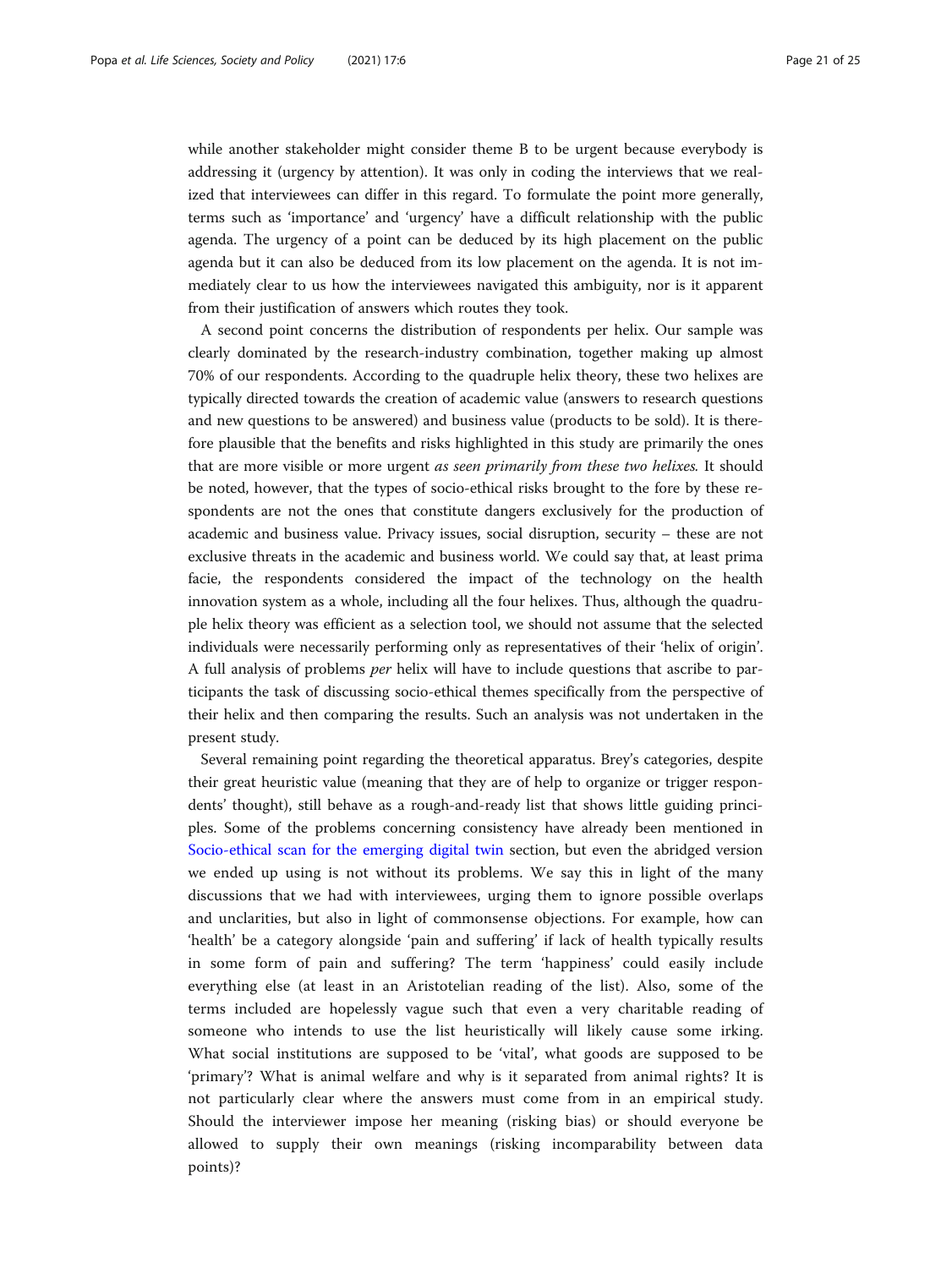In light of our use of the list, it seems to us more expedient to supplement the list with a series of prototypical scenarios that are technology and field-independent. These scenarios are, we suspect, closer to how subjects approach those terms and are thus likely to avoid at least some of the definitional issues. In order to maintain the heuristic function of the list, these scenarios can be formulated as challenges. We give several examples in Table 3.

Turning to the quadruple helix theory, as important as we found the four-fold distinction for recruiting respondents, we ended up doubting almost every respondent's belonging to one category or the other. Although we eventually assigned each respondent to a certain category, doubts could have been placed on virtually every respondent. The problem seems to be the following. The four helixes are defined based on individuals' background or sector of origin. If an individual works at an organisation that, say, makes profit and is listed on the stock exchange, then the theory seems to suggest that the person in question represents industry. But there are two unwarranted assumptions there. First, the assumption that the individual's work is directed solely (or primarily) at making profit and that the individual's internal and external rewards are based on it. But an industry organisation that directs its funds towards solving societal problems is at the same time (by definition) a member of civil society or at least acting like one. Similarly, if the company makes its profit through research and development then it should also cover a part of the research helix. In short, as soon as we start looking at the activity of the individual in question, any 'clean-cut' assignment to one category or the other becomes impossible. It seems to us more expedient to think of the four helixes not so much as sectors where individual belong because of their identity, but rather as collections of activities that are directed towards specific types of value. In this way, our imaginary individual mentioned above might 'cover' all four helixes at the same time, while doing so more for some helixes than the others.

In Fig. [1](#page-22-0) we provide an overview of the discussed results.

#### Conclusion

Let us go back to the philosophical doppelgangers that opened the present study. What distinguishes them from digital twins is the sheer level of accuracy and detail. For example, when Donald Davidson is hit by a lightning bolt an exact replica of Donald

| <b>Topics</b>                                                                                              | Challenge                                                                                                                                                                                                                                                                                                                                 |
|------------------------------------------------------------------------------------------------------------|-------------------------------------------------------------------------------------------------------------------------------------------------------------------------------------------------------------------------------------------------------------------------------------------------------------------------------------------|
| · Impact on<br>individuals<br>o Health and<br>body<br>o Pain and<br>suffering<br>o Psychological<br>effect | - Name an individual or group of individuals who might suffer more (or less) because of<br>the technology.<br>- Explain their increased (or diminished) suffering<br>- Name one concrete thing that we couldn't do before but we can do now<br>- Name one way in which the environment will benefit (or be damaged) by this<br>technology |
| .                                                                                                          |                                                                                                                                                                                                                                                                                                                                           |
| • Rights<br>o Freedom<br>o Autonomy<br>o Human dignity<br>o Privacy<br>o Property<br>$\cdots$              | - Look at the list of human rights in the left column. Freedom refers to a situation where<br>you should be able to do x but some authority will not allow it. Can you describe an<br>actual or imaginary situation where freedom is violated? Can you describe an actual or<br>imaginary situation where freedom is enhanced? Etc.       |

Table 3 Scenarios accompanying the 'Brey categories'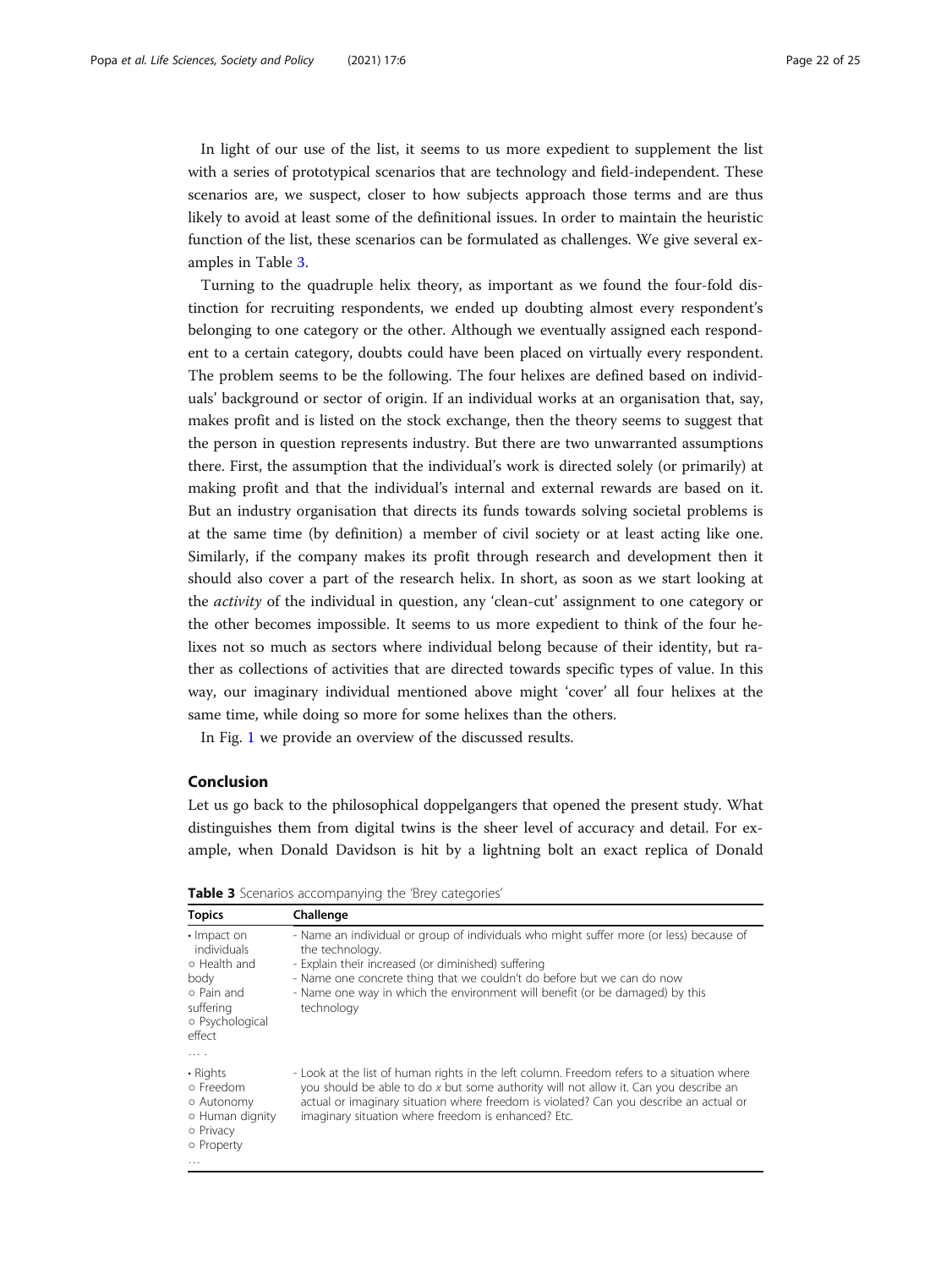<span id="page-22-0"></span>

Davidson is marvelously created after disintegrating the original one. This replica is in all respects identical to the original save of course for the way it came into being. The real digital twin is less accurate but, in exchange, more realistic regarding its birth certificate. The real digital twin is born by combining existing and emerging technologies such as AI, Internet of Things, big data and robotics.

The present study has shown that the digital twin is still, at the current technology level, almost indistinguishable from already-existing efforts to digitalize the healthcare process. The digital twin might of course in theory different from the (less emerging, more established) digital model or digital shadow. But until the connection between the patient and the model is brought to life, the two worlds will share socio-ethical benefits and socio-ethical risks. Content, quality and ownership of data is central to these efforts and given the importance stakeholders attach to these issues, it might not be farfetched to say that if these issues are solved, the digital twin will penetrate the socioethical system fast and with the support of all helixes. Other socio-ethical risks that can hamper these developments do not seem to be deal-breakers. For example, the technology can exacerbate an already-existing distance between those with access to, and those far removed from, latest types of healthcare, but such issues did not appear, in our interviews at least, to constitute major road blocks.

#### Abbreviations

ATE: Anticipatory Technology Ethics; IoT: Internet of Things; R&D: Research and Development

#### Acknowledgements

We would like to thank all those who participated in the interviews and in the workshop.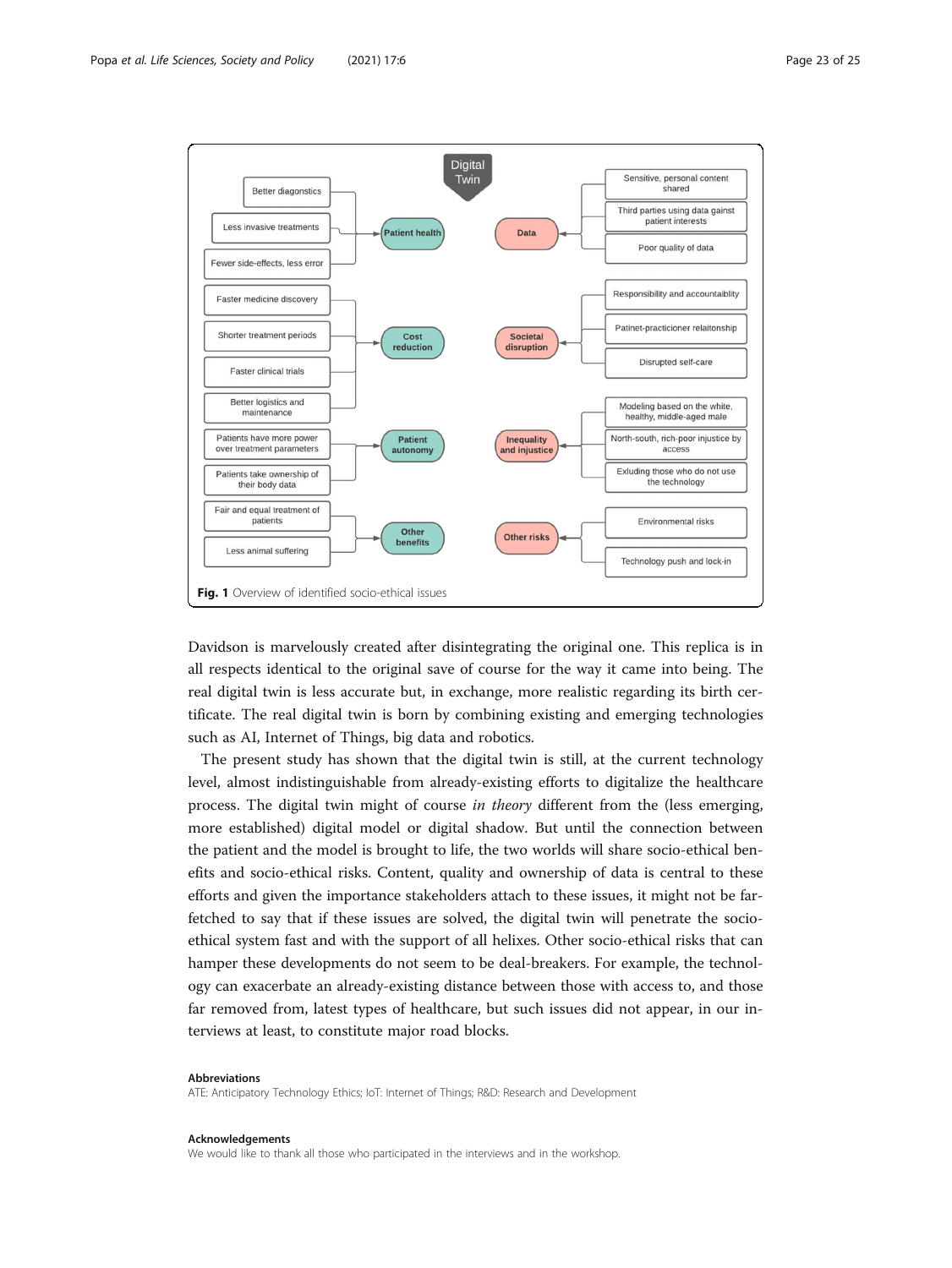#### <span id="page-23-0"></span>Authors' contributions

EOP gathered data, analyzed data, wrote and edited the text. MvH and EO gathered data, analyzed the data and edited the text. M-JB gathered data and edited the text. The author(s) read and approved the final manuscript.

#### Availability of data and materials

Data cannot be made available in public repositories due to Informed Consent agreement. The datasets during and/or analysed during the current study available from the corresponding author on reasonable request.

#### **Declarations**

#### Ethics approval and consent to participate

No human patients were interviewed or discussed. All participants signed an 'informed consent' before the interviews and their data was anonymized while stored. Need for ethics approval was waived.

#### Consent for publication

No individual data is contained in this study.

#### Competing interests

The authors declare that they have no competing interests.

#### Author details

<sup>1</sup>Department of Communication, Philosophy and Technology, Wageningen University, Wageningen, the Netherlands <sup>2</sup>Wageningen Economic Research, The Hague, the Netherlands.

#### Received: 4 February 2021 Accepted: 6 May 2021 Published online: 05 July 2021

#### References

Bagaria, N., F. Laamarti, H.F. Badawi, A. Albraikan, R.A. Martinez Velazquez, and A. el Saddik. 2020. Health 4.0: Digital twins for health and well-being'. In Connected Health in Smart Cities, ed. A. El Saddik, M. Hossain, and B. Kantarci. Cham: Springer Nature [https://doi.org/10.1007/978-3-030-27844-1\\_7.](https://doi.org/10.1007/978-3-030-27844-1_7)

Björnsson, B., et al. 2020. Digital twins to personalize medicine. Genome Medicine 12 (1): 1-4.

- Brey, P. 2012. Anticipatory ethics for emerging technologies. NanoEthics 6 (1): 1–13 <https://doi.org/10.1007/s11569-012-0141-7>.
- Brey, P. 2017. Ethics of emerging technology. In The ethics of technology: methods and approaches, ed. S.O. Hansson, 175–193. London: Rowman & Littlefield International.
- Bruynseels, K. 2020. When nature goes digital: routes for responsible innovation. Journal of Responsible Innovation 7 (3): 342–360 [https://doi.org/10.1080/23299460.2020.1771144.](https://doi.org/10.1080/23299460.2020.1771144)
- Bruynseels, K., F. Santoni de Sio, and J. van den Hoven. 2018. Digital twins in health care: Ethical implications of an emerging engineering paradigm. Frontiers in Genetics 9 (31) [https://doi.org/10.3389/fgene.2018.00031.](https://doi.org/10.3389/fgene.2018.00031)
- Carayannis, E., and D. Campbell. 2009. Mode 3'and'Quadruple Helix': Toward a 21st century fractal innovation ecosystem'. International Journal of Technology Management 46 (3/4): 201–234 [https://doi.org/10.1504/IJTM.2009.023374.](https://doi.org/10.1504/IJTM.2009.023374)
- Chen, Y. 2017. Integrated and intelligent manufacturing: Perspectives and enablers. Engineering 3 (5): 588–595 [https://doi.](https://doi.org/10.1016/J.ENG.2017.04.009) [org/10.1016/J.ENG.2017.04.009](https://doi.org/10.1016/J.ENG.2017.04.009).

Collingridge, D. 1982. The social control of technology. Cambridge: Cambridge University Press.

- Cotton, M. 2014. Ethics and technology assessment : a participatory approach, Studies in applied philosophy, epistemology and rational ethics. 1st ed. New York: Springer pages cm.
- Dennett, D.C. 2013. Intuition pumps and other tools for thinking. Vol. xiv. 1st ed, 496. New York: W. W. Norton & Company.
- Descartes, R. 1980. In Discourse on method and Meditations on first philosophy, ed. 1st, vol. xiii, 100. Indianapolis: Hackett Pub. Co.
- Donald, D. 1987. 'Knowing One's Own Mind. Proceedings and Addresses of the American Philosophical Association 60: 441–458. El Saddik, A. 2018. Digital twins: The convergence of multimedia technologies'. IEEE Multimedia 25 (2): 87–92 [https://doi.org/1](https://doi.org/10.1109/MMUL.2018.023121167) 0.1109/MMUL.2018.023121167
- Friedman, B., and D. Hendry. 2019. Value sensitive design : shaping technology with moral imagination. Vol. xxi, 229. Cambridge: The MIT Press.
- Fuller, A., et al. 2020. Digital twin: Enabling technologies, challenges and open research. IEEE Access 8: 52–71.

García-Terán, J., and A. Skoglund. 2019. A processual approach for the quadruple helix model: The case of a regional project in Uppsala. J Knowledge Econ 10 (3): 1272–1296 [https://doi.org/10.1007/s13132-018-0521-5.](https://doi.org/10.1007/s13132-018-0521-5)

Grunwald, A. 2009. Technology assessment: Concepts and methods. In Philosophy of technology and engineering sciences, ed. A. Meijers, 1103–1146. Amsterdam: North-Holland [https://doi.org/10.1016/B978-0-444-51667-1.50044-6.](https://doi.org/10.1016/B978-0-444-51667-1.50044-6)

Guston, D., and D. Sarewitz. 2002. Real-time technology assessment. Technology in Society 24 (1): 93–109 [https://doi.org/10.1](https://doi.org/10.1016/S0160-791X(01)00047-1) [016/S0160-791X\(01\)00047-1.](https://doi.org/10.1016/S0160-791X(01)00047-1)

Harris, B. 'How 'digital twins' are harnessing IoT to advance precision medicine', <[https://www.healthcareitnews.com/news/](https://www.healthcareitnews.com/news/how-digital-twins-are-harnessing-iot-advance-precision-medicine) [how-digital-twins-are-harnessing-iot-advance-precision-medicine>](https://www.healthcareitnews.com/news/how-digital-twins-are-harnessing-iot-advance-precision-medicine), Accessed 09 Nov 2020.

Hofmann, B. 2005. Toward a procedure for integrating moral issues in health technology assessment'. International Journal of Technology Assessment in Health Care 21 (3): 312–318 <https://doi.org/10.1017/S0266462305050415>.

Jimenes, J.I., H. Jahankhani, and S. Kendzierskyj. 2020. Health Care in the Cyberspace: Medical cyber-physical system and digital twin challenges. In Digital twin technologies and smart cities, ed. M. Farsi et al., 79–95. Cham: Springer Nature [https://doi.org/10.1007/978-3-030-18732-3\\_6](https://doi.org/10.1007/978-3-030-18732-3_6).

Kirk, R. 2008. The inconceivability of zombies. Philosophical Studies 139 (1): 73–89 <https://doi.org/10.1007/s11098-007-9103-2>.

Korthals, M. 2008. Ethics of personalized nutrition. In Personalized nutrition: Principles and applications, ed. F. Kok, L. Bouwman, and F. Desiere, 221–233. Boca Raton: CRC Press/Taylor & Francis.